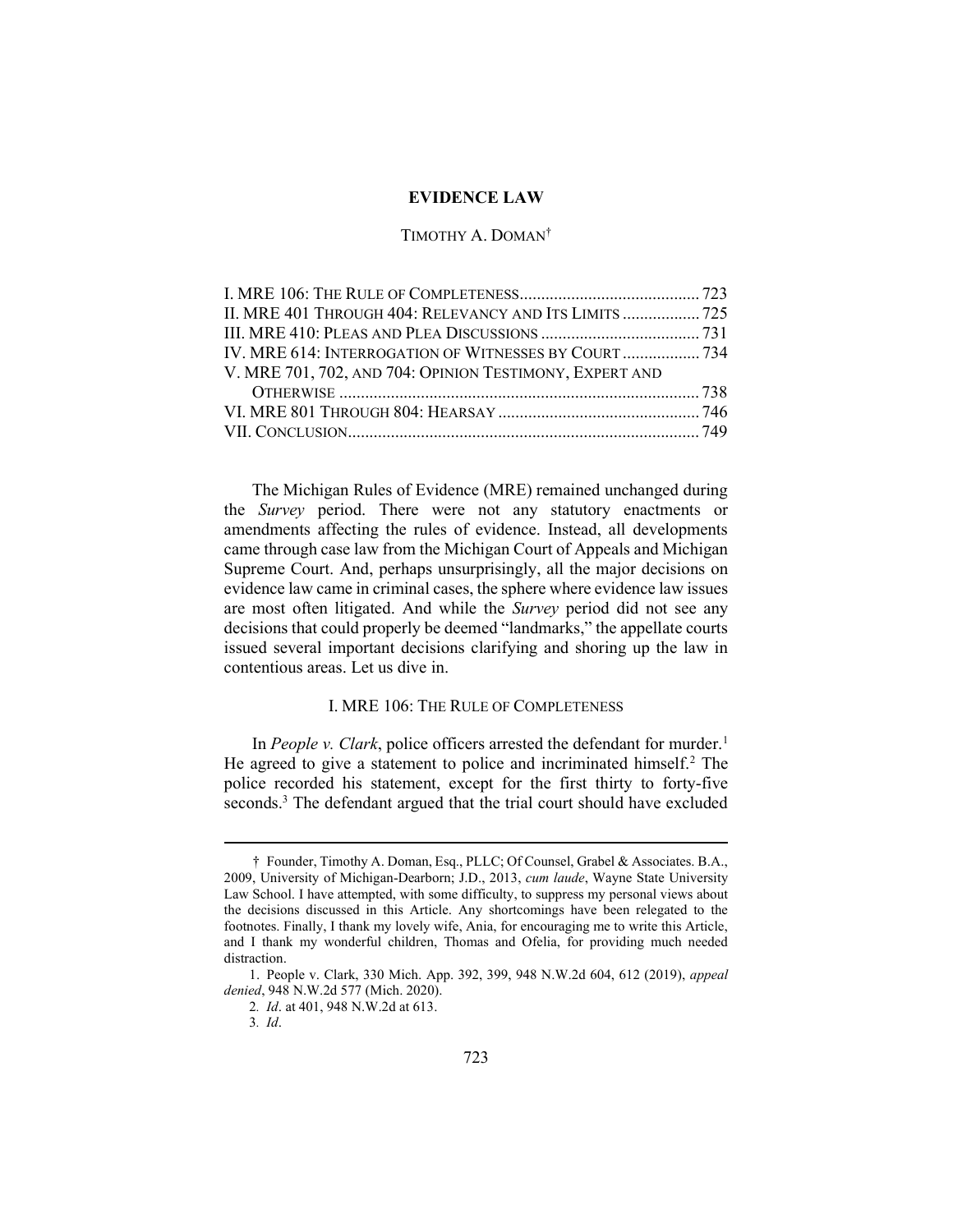the evidence because the entire statement was not recorded.<sup>4</sup> He relied on MRE 106, referred to as the "rule of completeness," which provides: "When a writing or recorded statement or part thereof is introduced by a party, an adverse party may require the introduction at that time of any other part or any other writing or recorded statement which ought in fairness to be considered contemporaneously with it."<sup>5</sup>

The court of appeals disagreed. The court explained that "MRE 106 has no bearing on the admissibility of the underlying evidence; rather, it allows the adverse party to supplement the record to provide a complete picture."<sup>6</sup> The court concluded that "the rule of evidence would only be pertinent if [the] defendant sought, but was denied, permission to have a complete writing or recorded statement introduced."<sup>7</sup> Applied here, the court found that the police's failure to record the first thirty to fortyfive seconds of the defendant's interview did not implicate Rule 106.<sup>8</sup> "The jury saw the complete recording that existed," the court observed, and "nothing prevented [the] defendant from eliciting testimony from the police officers to fill in the gaps created by the failure to record [the] defendant's entire interview."<sup>9</sup>

The court of appeals in *Clark* went on to reject the defendant's reliance on State v. Steinle ex rel. Maricopa<sup>10</sup> and United States v. Yevakpor<sup>11</sup>.<sup>12</sup> "Both of those cases," the court explained, "involved situations where the recording had been modified and the original erased."<sup>13</sup> "Under those circumstances," the court continued, "the courts determined that it would be fundamentally unfair to allow the prosecutors to admit the altered videos."<sup>14</sup> Here, though, there was no allegation that the recording had been altered in any way.<sup>15</sup> Instead, the defendant complained only that the

<sup>4</sup>. Id. at 423, 948 N.W.2d at 624.

 <sup>5.</sup> See MICH. R. EVID. 106. See also Clark, 330 Mich. App. at 421–22, 948 N.W.2d at 623–24.

<sup>6</sup>. Clark, 330 Mich. App. at 421–22, 948 N.W.2d at 623.

<sup>7</sup>. Id. at 422, 948 N.W.2d at 623 (quoting People v. McGuffey, 251 Mich. App. 155, 161, 649 N.W.2d 801, 806 (2002)).

<sup>8</sup>. Id.

<sup>9</sup>. Id., 948 N.W.2d at 623–24.

 <sup>10.</sup> State v. Steinle ex rel. Maricopa, 354 P.3d 408 (Ariz. Ct. App. 2015), vacated, 372 P.3d 939 (Ariz. 2016).

 <sup>11.</sup> United States v. Yevakpor, 419 F. Supp. 2d 242 (N.D.N.Y. 2006).

<sup>12</sup>. Clark, 330 Mich. App. at 422–423, 948 N.W.2d at 624.

 $13 \text{ Id.}$ 

<sup>14</sup>. Id. at 423, 948 N.W.2d at 624 (citing Steinle, 354 P.3d at 411; Yevakpor, 419 F. Supp. 2d at 251–52).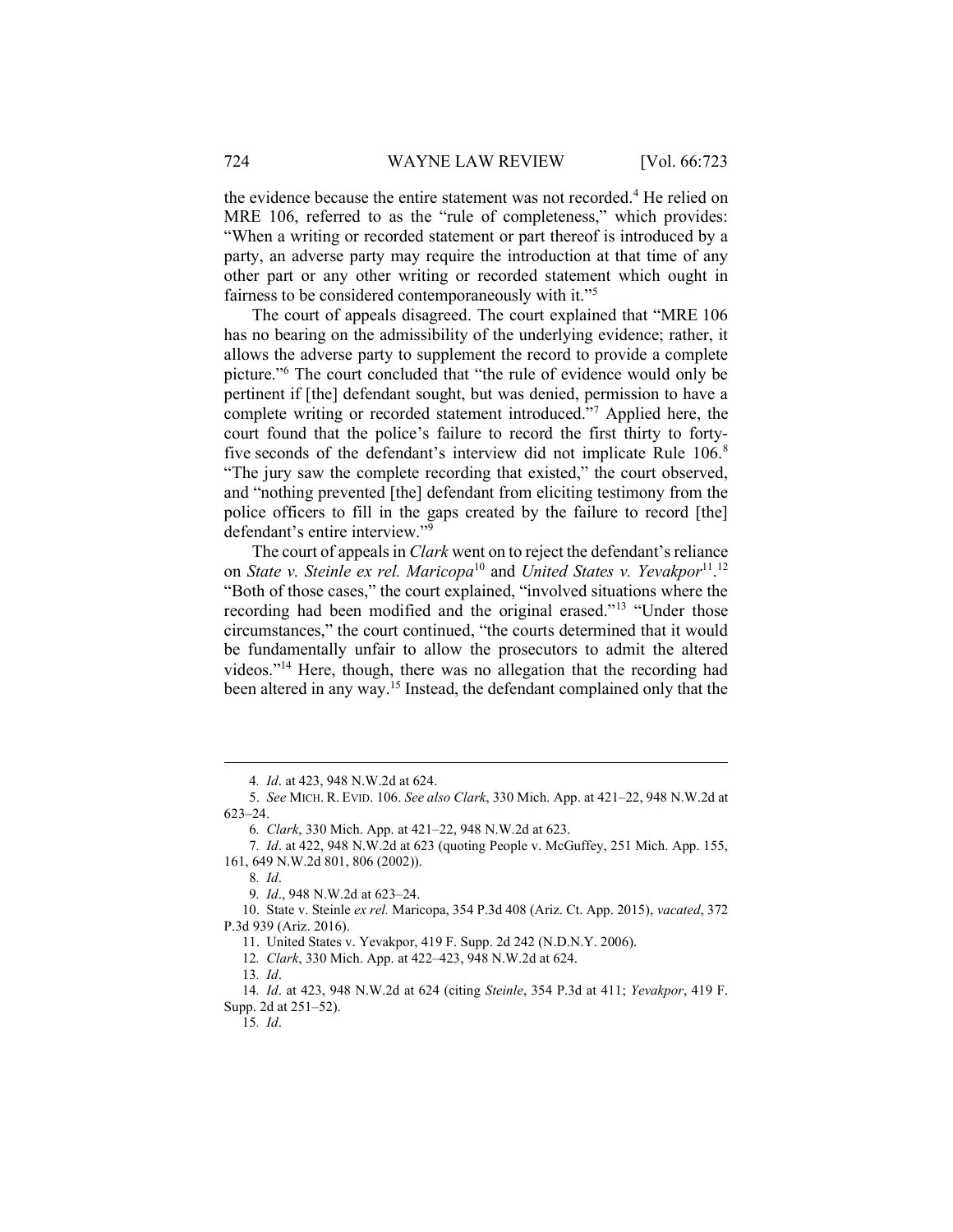entire interview was not recorded.<sup>16</sup> Accordingly, Steinle and Yevakpor did not support the defendant's argument.<sup>17</sup>

So where a police interview is not recorded in its entirety, the defendant cannot argue for exclusion of the recording under Rule 106.<sup>18</sup> But if a recording has been altered in some way and the original destroyed, the defendant may have an argument for exclusion.<sup>19</sup>

## II. MRE 401 THROUGH 404: RELEVANCY AND ITS LIMITS

MRE 401 through 404 provide arguably our most foundational rules of evidence.<sup>20</sup> Rule 401 tells us that "'[r]elevant evidence' means evidence having any tendency to make the existence of any fact that is of consequence to the determination of the action more probable or less probable than it would be without the evidence."<sup>21</sup> Rule 402, in turn, provides (with some provisos) that "[a]ll relevant evidence is admissible."<sup>22</sup> Next, Rule 403 gives some play in the joints, saying: "Although relevant, evidence may be excluded if its probative value is substantially outweighed by the danger of unfair prejudice, confusion of the issues, or misleading the jury, or by considerations of undue delay, waste of time, or needless presentation of cumulative evidence."<sup>23</sup> Finally, Rule 404 adds a wrinkle (or a wrench, depending on your outlook), disallowing most character evidence while allowing certain "other act" evidence:

(a) Character evidence generally. Evidence of a person's character or a trait of character is not admissible for the purpose of proving action in conformity therewith on a particular occasion, except:

(1) Character of accused. Evidence of a pertinent trait of character offered by an accused, or by the prosecution to rebut the same; or if evidence of a trait of character of the alleged victim of the crime is offered by the accused and admitted under subdivision (a)(2), evidence of a trait of

<sup>16</sup>. Id.

<sup>17</sup>. Id.

<sup>18</sup>. Id.

<sup>19</sup>. Id.

<sup>20</sup>. See MICH. RS. EVID. 401–404.

 <sup>21.</sup> MICH. R. EVID. 401.

 <sup>22.</sup> MICH. R. EVID. 402.

 <sup>23.</sup> MICH. R. EVID. 403.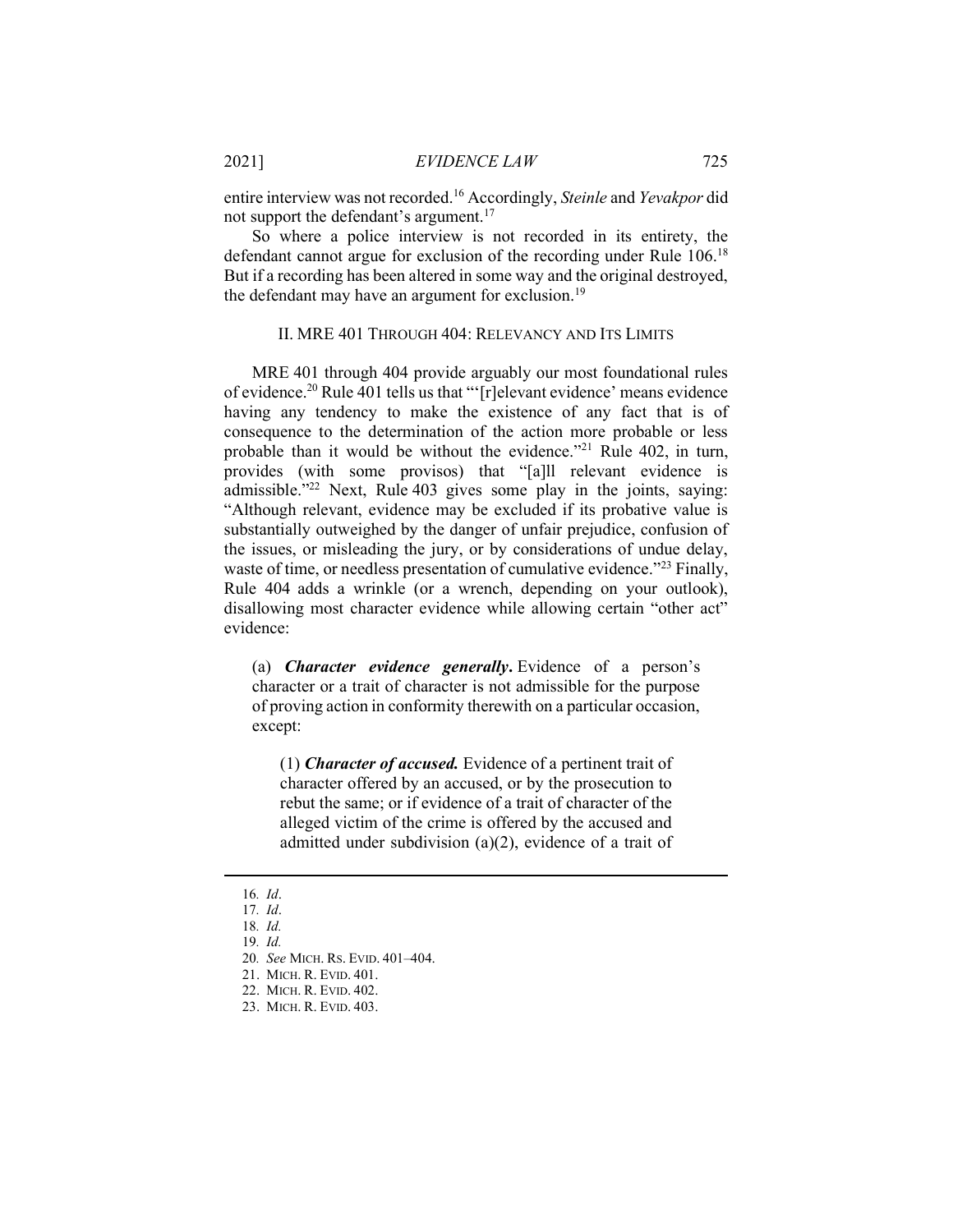character for aggression of the accused offered by the prosecution;

(2) Character of alleged victim of homicide. When selfdefense is an issue in a charge of homicide, evidence of a trait of character for aggression of the alleged victim of the crime offered by an accused, or evidence offered by the prosecution to rebut the same, or evidence of a character trait of peacefulness of the alleged victim offered by the prosecution in a charge of homicide to rebut evidence that the alleged victim was the first aggressor;

(3) Character of alleged victim of sexual conduct crime. In a prosecution for criminal sexual conduct, evidence of the alleged victim's past sexual conduct with the defendant and evidence of specific instances of sexual activity showing the source or origin of semen, pregnancy, or disease;

(4) Character of witness. Evidence of the character of a witness, as provided in Rules 607, 608, and 609.

#### (b) Other crimes, wrongs, or acts.

(1) Evidence of other crimes, wrongs, or acts is not admissible to prove the character of a person in order to show action in conformity therewith. It may, however, be admissible for other purposes, such as proof of motive, opportunity, intent, preparation, scheme, plan, or system in doing an act, knowledge, identity, or absence of mistake or accident when the same is material, whether such other crimes, wrongs, or acts are contemporaneous with, or prior or subsequent to the conduct at issue in the case.<sup>24</sup>

While these may be our most foundational rules, this does not mean that litigants share a common understanding of them. As the Survey period showed, these rules are the locus of some of the most hotly contested issues in evidence law.

 <sup>24.</sup> MICH. R. EVID. 404.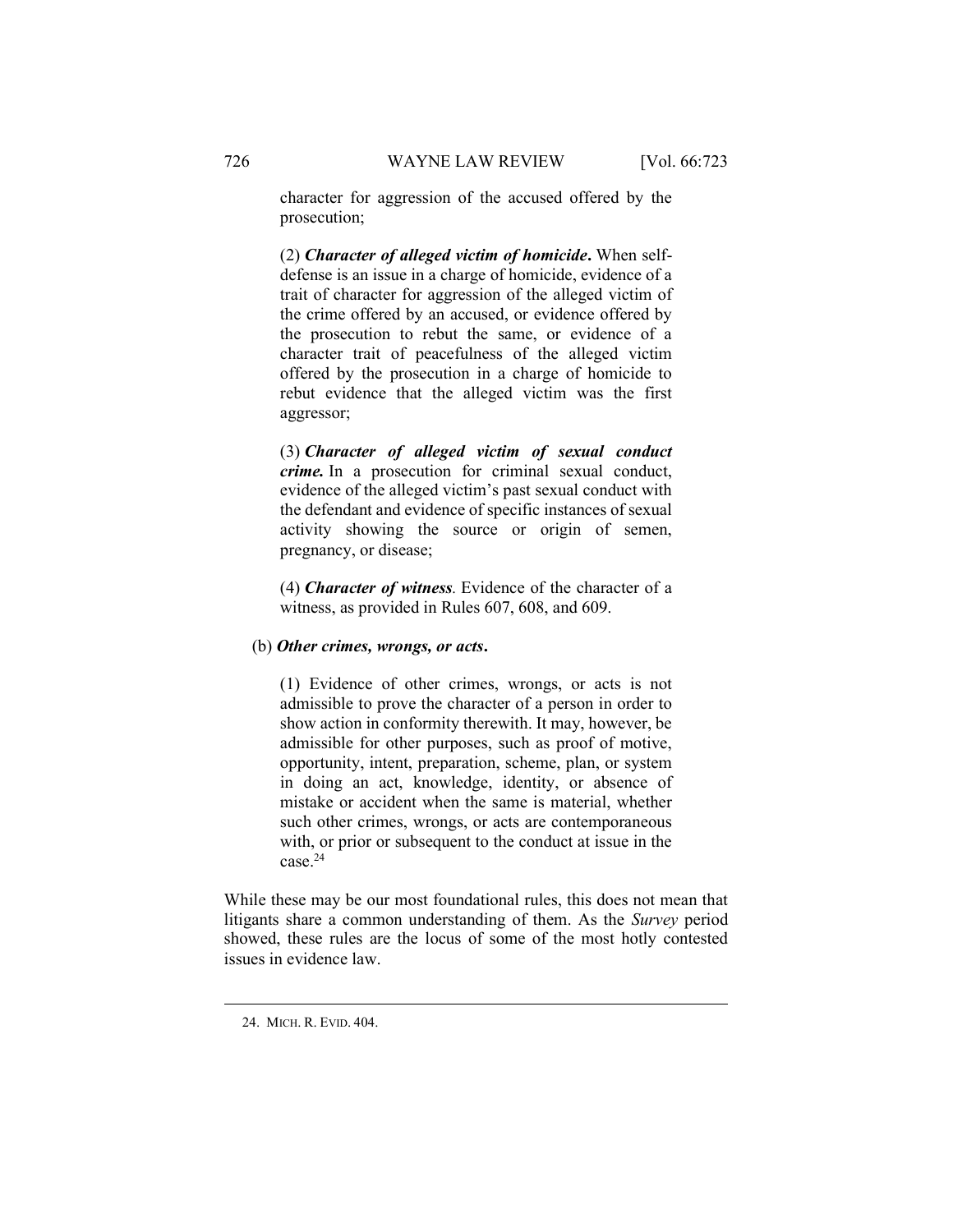But let us start with some easy ones. Born of a tortuous procedural history, People v. Cowhy demonstrated a fairly straightforward application of Rules 401 and 403.<sup>25</sup> The defendant in *Cowhy* pleaded guilty to several counts of criminal sexual conduct (CSC) and attendant crimes premised on his sexual abuse of minor family members.<sup>26</sup> He later tried to withdraw his pleas, submitting a self-signed affidavit attesting that he had been a juvenile at the time of the offenses.<sup>27</sup> The court of appeals subsequently allowed him to withdraw his pleas based on an unrelated ex post facto violation.<sup>28</sup> Afterward, the prosecution moved to admit the defendant's inculpatory affidavit, redacted to omit that the defendant had previously pleaded guilty.<sup>29</sup> The trial court denied the motion and the prosecution appealed.<sup>30</sup>

On appeal, the defendant argued that his affidavit admitting to juvenile sex offenses was irrelevant since he was charged with committing sex offenses as an adult.<sup>31</sup> Alternatively, he argued that the affidavit was more prejudicial than probative under Rule 403.<sup>32</sup> Quickly dispensing with the relevance argument, the court of appeals gave one terse sentence of analysis: "That evidence is relevant because it has a tendency to make a fact of consequence—Cowhy's guilt and the children's credibility—more probable than it would be without the evidence."<sup>33</sup> Turning to Rule 403, the court gave the well-worn explanation that evidence will be considered unfairly prejudicial under the rule where it preys on "the jury's bias, sympathy, anger, or shock."<sup>34</sup> "Here," according to the court, "the evidence contained in the affidavit, while damaging to Cowhy's case, is not unfairly prejudicial; rather, without going beyond the merits of the charges against Cowhy, it bears directly on his guilt and on the credibility of the children."35

31. Id. at 467, 948 N.W.2d at 639.

32. Id.

33. Id. The court also noted that the evidence would otherwise be admissible under MICH. COMP. LAWS  $\S$  768.27a (2006), which in prosecutions for child sex crimes, generally allows for evidence that the defendant previously committed a child sex crime. Cowhy, 330 Mich. App. 467 n.6, 948 N.W.2d at 639 n.6. See generally People v. Watkins, 491 Mich. 450; 818 N.W.2d 296 (2012).

34. Cowhy, 330 Mich. App. at 468, 948 N.W.2d at 640 (quoting People v. McGhee, 268 Mich. App. 600, 614, 709 N.W.2d 595, 607 (2005)).

 <sup>25.</sup> People v. Cowhy, 330 Mich. App. 452, 948 N.W.2d 632 (2019), appeal denied, 951 N.W.2d 902 (Mich. 2020).

<sup>26</sup>. Id. at 457, 948 N.W.2d at 634.

<sup>27</sup>. Id. at 458–59, 948 N.W.2d at 635.

<sup>28</sup>. Id. at 459–60.

<sup>29</sup>. Id. at 460 n.4, 948 N.W.2d at 635–36 n.4.

<sup>30</sup>. Id. at 460, 948 N.W.2d at 636.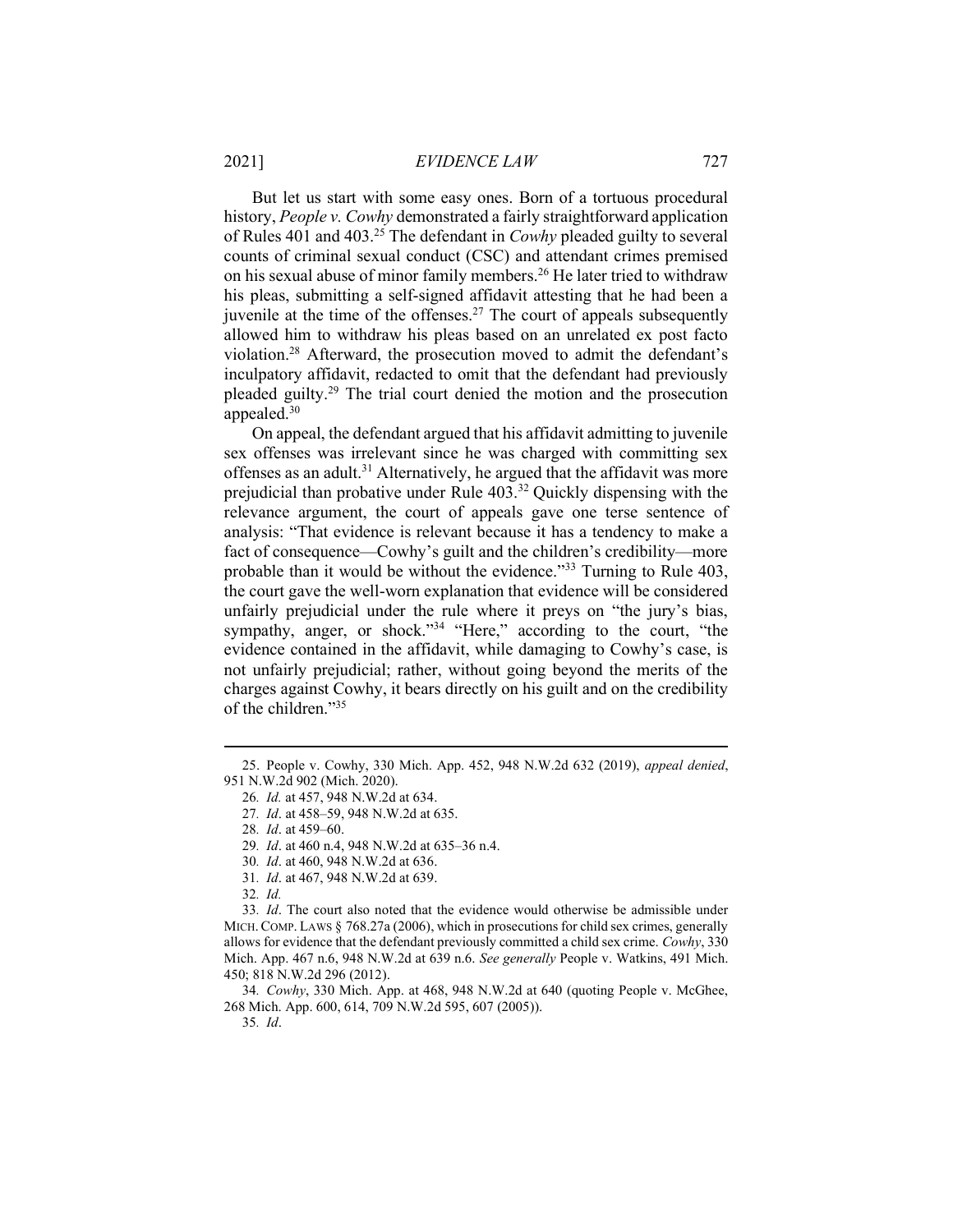In People v. Rajput, the Michigan Supreme Court tackled another relatively simple relevance issue.<sup>36</sup> The court ably summarized the somewhat convoluted facts in *Rajput* thus:

On May 7, 2016, [the] defendant was driving his vehicle with another man known only as Haus. At the same time, the victim, Lakeisha Henry, was driving a red Malibu with her boyfriend, Dewayne Clay, as a passenger. The Malibu approached [the] defendant's vehicle, and two individuals in the Malibu fired gunshots at [the] defendant and Haus. No one was injured. Rather than immediately confront the Malibu after it drove off, [the] defendant and Haus first returned to [the] defendant's home. Soon after, however, they left and went in search of the Malibu. By the time they found it, the victim was the sole occupant. [The] [d]efendant and Haus chased the Malibu, eventually trapping it, and then approached the Malibu on foot. An argument ensued, and multiple gunshots were fired, resulting in the victim's death.<sup>37</sup>

At trial, the defendant maintained that Haus shot the victim in selfdefense after the victim had reached for a gun in her car.<sup>38</sup> The defendant sought to introduce testimony from Pierre Carr, the brother of the victim's boyfriend.<sup>39</sup> According to Carr, he had heard his brother tell the victim over the phone to "shoot, shoot."<sup>40</sup> The trial court excluded the testimony, deeming it irrelevant.<sup>41</sup> The court of appeals agreed, saying that "even if [the boyfriend] told [the victim] to shoot at [the] defendant, that does not make it any more or less likely that [the victim] actually shot at [the] defendant." $42$ 

In a succinct per curium opinion, the Michigan Supreme Court corrected the lower courts' misapprehension.<sup>43</sup> Under Rule 401, the court explained, the threshold for relevance "is minimal: 'any' tendency is

 <sup>36.</sup> People v. Rajput, 505 Mich. 7, 949 N.W.2d 32 (2020).

<sup>37</sup>. Id. at 9, 949 N.W.2d at 33.

<sup>38</sup>. Id.

<sup>39</sup>. Id. at 10, 949 N.W.2d at 33.

<sup>40</sup>. Id.

<sup>41</sup>. Id.

<sup>42</sup>. Id. at 13, 949 N.W.2d at 35 (first alteration added). The court of appeals panel also found that the defendant could not claim self-defense because he and Haus were the initial aggressors, a finding that the Michigan Supreme Court deemed improper given the evidence. Id. at 12–14, 949 N.W.2d at 34–36.

<sup>43</sup>. Id. at 12–13, 949 N.W.2d at 35.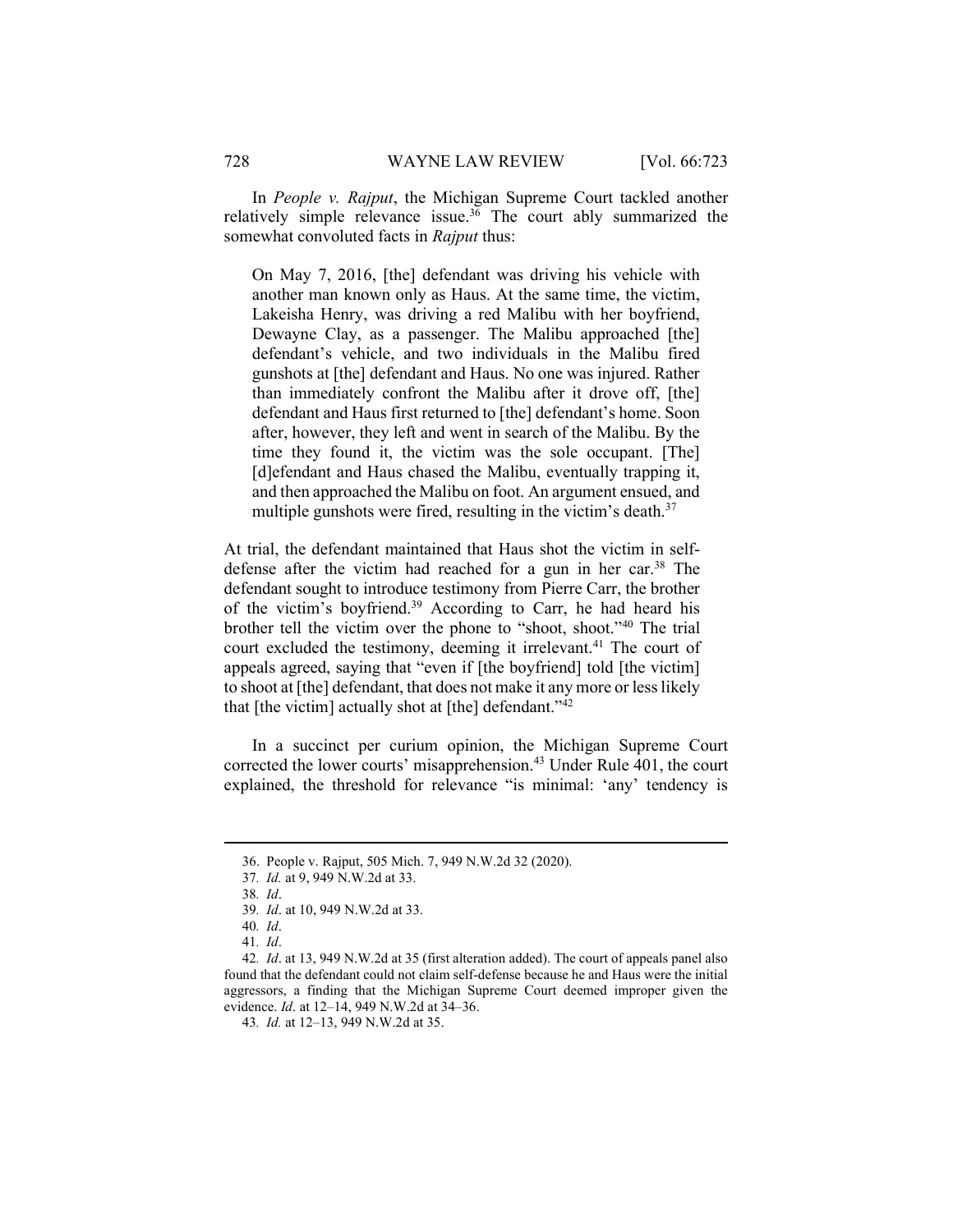sufficient probative force."<sup>44</sup> From there, the court made short work of the relevance of Carr's testimony:

Carr's testimony was relevant because it addressed a material issue—the issue of self-defense. In particular, it addressed whether the victim had reached for the gun found in her car as [the] defendant and Haus approached her. And Carr's testimony has probative value because it has some tendency however minimal—to make it more likely that the victim reached for a gun when instructed by Clay to "shoot, shoot" and that Haus responded in self-defense.<sup>45</sup>

Importantly, the court expressed no view on the legitimacy of the defendant's self-defense claim, leaving that "for the jury to decide."<sup>46</sup>

The court of appeals answered a final straightforward relevance question in People v. Burger.<sup>47</sup> There, the defendant was convicted of arson under the theory that he had started a fire at the pawn shop he owned to collect on the insurance.<sup>48</sup> At trial, the court excluded testimony from the defendant's landlord, who would have testified "that [the] defendant was current on his rent, and thus [would have] further[ed] his theory that he had no financial motive to commit an arson."<sup>49</sup>

The court of appeals reversed. "Financial motive[,]" the court explained, "may be relevant evidence of arson."<sup>50</sup> So "it logically follows that a lack of financial motive is also relevant to whether a defendant committed arson."<sup>51</sup> Accordingly, the court concluded that the landlord's testimony was relevant and should have been admitted.<sup>52</sup> While Burger discussed a lack-of-motive theory of relevance in the context of an arson case, the principle undoubtedly would apply in other contexts.

<sup>44</sup>. Id. at 13, 949 N.W.2d at 35 (quoting People v. Crawford, 458 Mich. 376, 390, 582 N.W.2d 785, 792 (1998)).

<sup>45</sup>. Id. at 14, 949 N.W.2d at 35–36.

<sup>46</sup>. Id. at 11, 949 N.W.2d at 34 (quoting People v. Hoskins, 403 Mich. 95, 100, 267 N.W.2d 417, 419 (1978)).

 <sup>47.</sup> People v. Burger, 331 Mich. App. 504, 953 N.W.2d 424, appeal denied, 506 Mich. 914, 948 N.W.2d 441 (2020).

<sup>48</sup>. Id. at 509–10, 953 N.W.2d at 429.

<sup>49</sup>. Id. at 515, 953 N.W.2d at 431.

<sup>50</sup>. Id., 953 N.W.2d at 432 (citing People v. Carter, 250 Mich. App. 510, 521, 655 N.W.2d 236, 242 (2002)).

<sup>51</sup>. Id.

<sup>52</sup>. Id.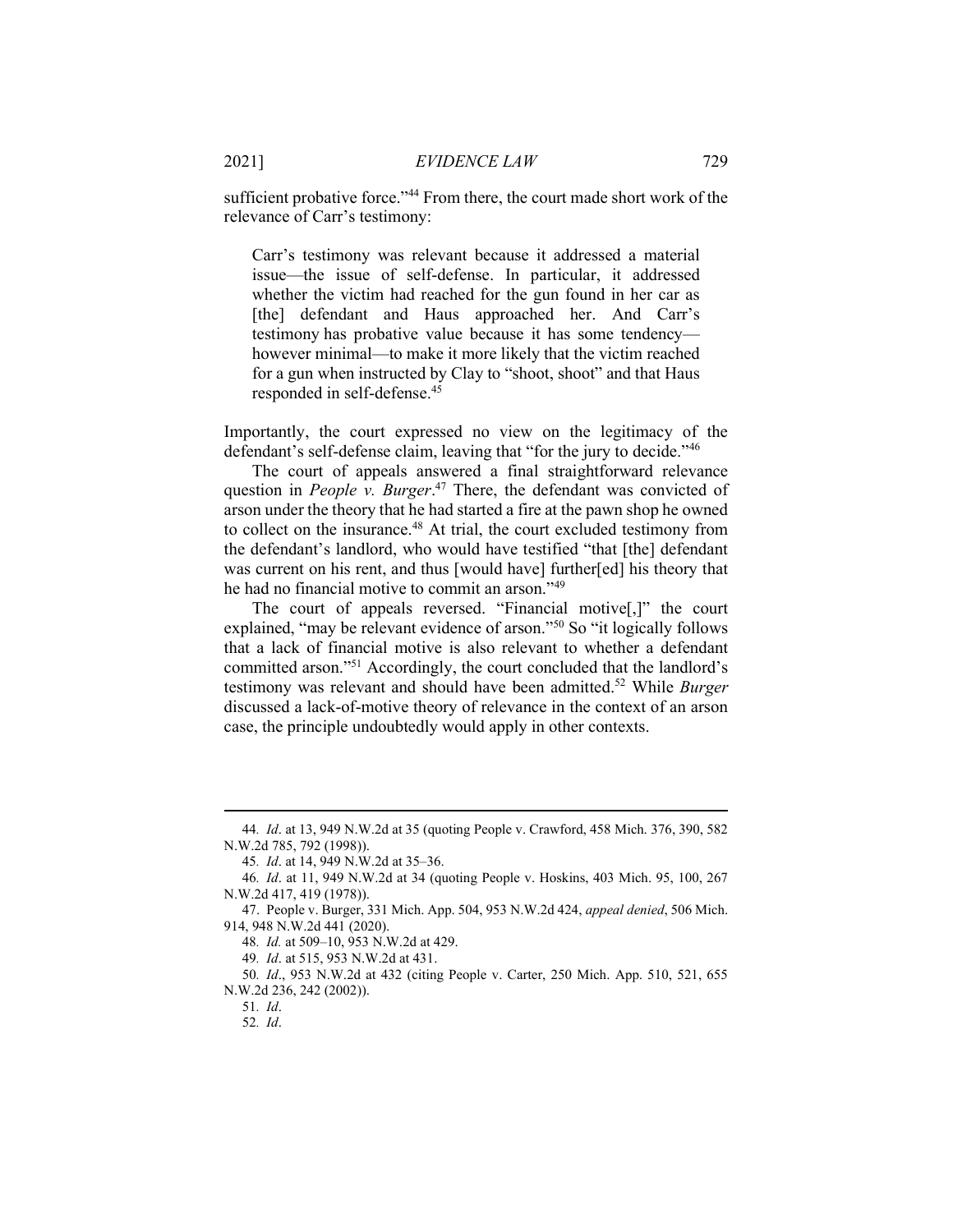In People v. Brown, the court of appeals addressed the admissibility of graphic photographs under Rule  $403$ , a perennially litigated issue.<sup>53</sup> In Brown, the defendant was convicted of CSC based on the sexual abuse of his girlfriend's minor daughter.<sup>54</sup> At trial, the prosecution introduced four photographs from the defendant's phone depicting the sexual abuse, each of which showed the defendant's hand and the victim or the victim's vagina.<sup>55</sup> On appeal, the defendant argued that the photographs were more prejudicial than probative under Rule 403.<sup>56</sup>

The court of appeals first ruminated on the challenge facing trial courts when deciding whether evidence should be excluded under Rule 403:

Trial courts have a duty, at times an unpleasant one, to resolve questions of the admissibility of evidence in cases that run the gamut of antisocial behavior. Doing so sometimes requires the consideration of evidence that a law-abiding member of society would find repulsive, indecent, or obscene, or rather not acknowledge exists. Were this Court to hold that evidence could be excluded for the mere reason that it was unpleasant to consider, evidence of the most probative value might then be excluded from the most heinous of cases.<sup>57</sup>

The court added that photographs are not inadmissible "merely because [they] bring[] vividly to the jurors the details of a gruesome or shocking accident or crime."<sup>58</sup>

Here, although the photographs were "shocking, indecent, and unsettling," the court found that they were "illustrative of not only the acts depicted, but of the propensities of the individual who took them, and they were not introduced merely to shock or inflame the jurors."<sup>59</sup> Also, the photographs corroborated (1) the victim's testimony that the defendant took the photographs and (2) the victim's testimony "in a more general sense" given that they were direct evidence of her allegations of sexual abuse.<sup>60</sup> "Therefore," the court held, "any prejudicial taint is more than

 <sup>53.</sup> People v. Brown, 326 Mich. App. 185, 926 N.W.2d 879 (2019), amended, No. 339318, 2019 WL 8165939 (Mich. Ct. App. June 18, 2019), appeal denied, 505 Mich. 870, 935 N.W.2d 326 (2019).

<sup>54</sup>. Id. at 187, 926 N.W.2d at 882.

<sup>55</sup>. Id. at 191–93, 926 N.W.2d at 883–84.

<sup>56</sup>. Id. at 191, 926 N.W.2d at 884.

<sup>57</sup>. Id. at 193, 926 N.W.2d at 884.

<sup>58</sup>. Id. (quoting People v. Howard, 226 Mich. App. 528, 549–50, 575 N.W.2d 16, 28 (1997)).

<sup>59</sup>. Id., 926 N.W.2d at 885.

<sup>60</sup>. Id. at 193–94, 926 N.W.2d at 885.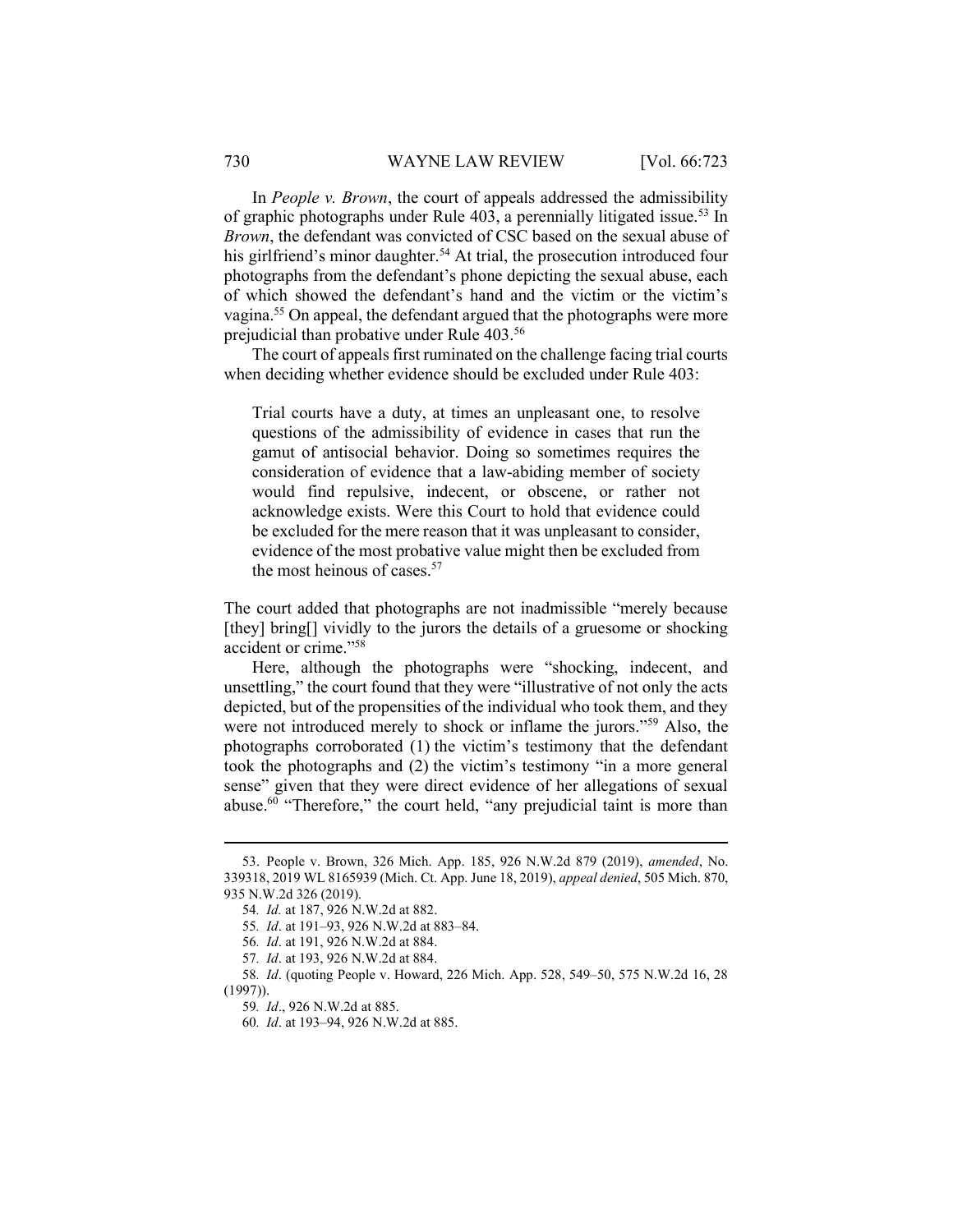overcome by their probative value, regardless of how lurid and despicable the photographs themselves may be."<sup>61</sup>

Driving the point home, the *Brown* court "emphasize<sup>[d]</sup> that sexually explicit photographs used as evidence of a sexual assault of a minor *cannot* be unfairly prejudicial per se."<sup>62</sup> Likewise, "[a] decision on the admissibility of photographs in such cases cannot be based solely on the graphic nature of the photographs."<sup>63</sup> This and other language from *Brown* is destined to become boilerplate for prosecution briefs addressing Rule 403 objections to explicit photographs.

Finally, People v. Caddell involved a pedestrian application of Rule 404(b).<sup>64</sup> In Caddell, the defendant was convicted of first-degree murder and attendant crimes for his role in three murders for hire.<sup>65</sup> The prosecution theorized, in essence, that the defendant was a mercenary in a war between two feuding street gangs.<sup>66</sup> The prosecution introduced evidence of previous shootings and "hits" between the two gangs, as well as testimony from a witness who testified that the defendant had admitted to carrying out a previous murder for hire.<sup>67</sup> The court of appeals held that this evidence was probative of motive, i.e., that the defendant committed the murders because he was hired to do so. $^{68}$  The court also rejected a Rule 403 argument, briefly saying that the defendant had "not established any unfair prejudice because of the evidence's tendency to elicit bias, sympathy, anger, shock, or other considerations extraneous to the merits of the charged offenses, which substantially outweighed the probative value of the evidence."<sup>69</sup>

## III. MRE 410: PLEAS AND PLEA DISCUSSIONS

The *Survey* period saw two decisions on Rule 410. That rule generally bars evidence of pleas later withdrawn as well as statements made during plea negotiations:

<sup>61</sup>. Id. at 194, 926 N.W.2d at 885. The court added that the trial court had not abused its discretion in admitting the photographs given certain limitations the trial court had imposed, which ultimately led to the exclusion of most of the photographs the prosecution sought to introduce. *Id.* 

<sup>62</sup>. Id.

<sup>63</sup>. Id.

 <sup>64.</sup> People v. Caddell, No. 343750, 2020 WL 1814307 (Mich. Ct. App. Apr. 9, 2020), appeal denied sub nom. People v. William-Salmon, 951 N.W.2d 683 (Mich. 2020). 65. Id. at \*1.

<sup>66</sup>. Id. at \*1, \*13.

<sup>67</sup>. Id. at \*13.

<sup>68</sup>. Id.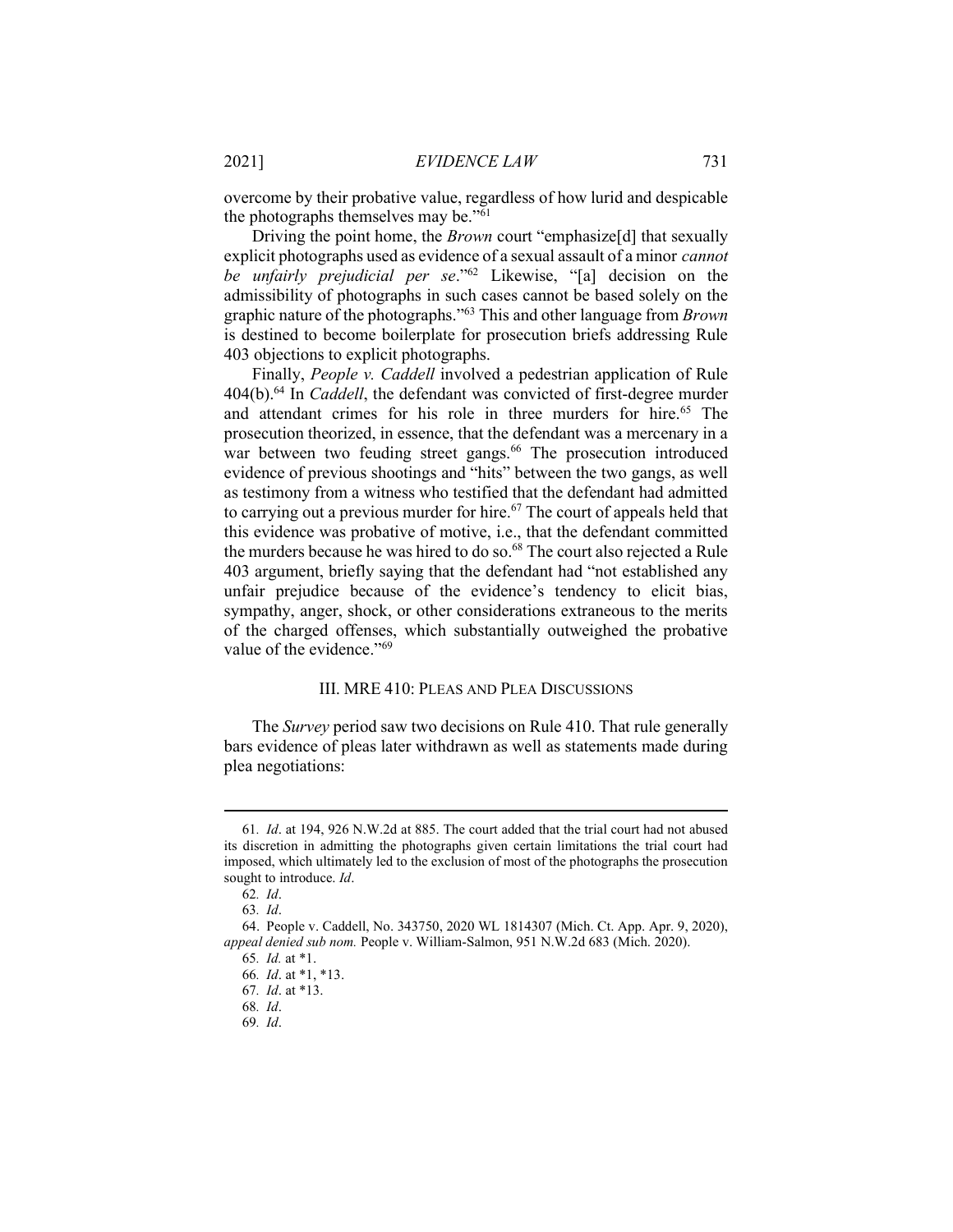Except as otherwise provided in this rule, evidence of the following is not, in any civil or criminal proceeding, admissible against the defendant who made the plea or was a participant in the plea discussions:

(1) A plea of guilty which was later withdrawn;

(2) A plea of nolo contendere, except that, to the extent that evidence of a guilty plea would be admissible, evidence of a plea of nolo contendere to a criminal charge may be admitted in a civil proceeding to support a defense against a claim asserted by the person who entered the plea;

(3) Any statement made in the course of any proceedings under MCR 6.302 or comparable state or federal procedure regarding either of the foregoing pleas; or

(4) Any statement made in the course of plea discussions with an attorney for the prosecuting authority which do not result in a plea of guilty or which result in a plea of guilty later withdrawn.

However, such a statement is admissible (i) in any proceeding wherein another statement made in the course of the same plea or plea discussions has been introduced and the statement ought in fairness be considered contemporaneously with it, or (ii) in a criminal proceeding for perjury or false statement if the statement was made by the defendant under oath, on the record and in the presence of counsel.<sup>70</sup>

Although the rule is relatively straightforward and not often litigated, as the following two cases show, grey areas do exist.

Returning to *Caddell*, the case of the gangland murders for hire, Caddell's codefendant initially accepted a deal and pleaded guilty to second-degree murder.<sup>71</sup> As part of the deal, the codefendant agreed to testify truthfully against Caddell.<sup>72</sup> The codefendant testified at Caddell's first trial, which ended in a hung jury.<sup>73</sup> The prosecution successfully

 <sup>70.</sup> MICH. R. EVID. 410.

<sup>71</sup>. Caddell, 2020 WL 1814307, at \*2.

<sup>72</sup>. Id.

<sup>73</sup>. Id. at \*13.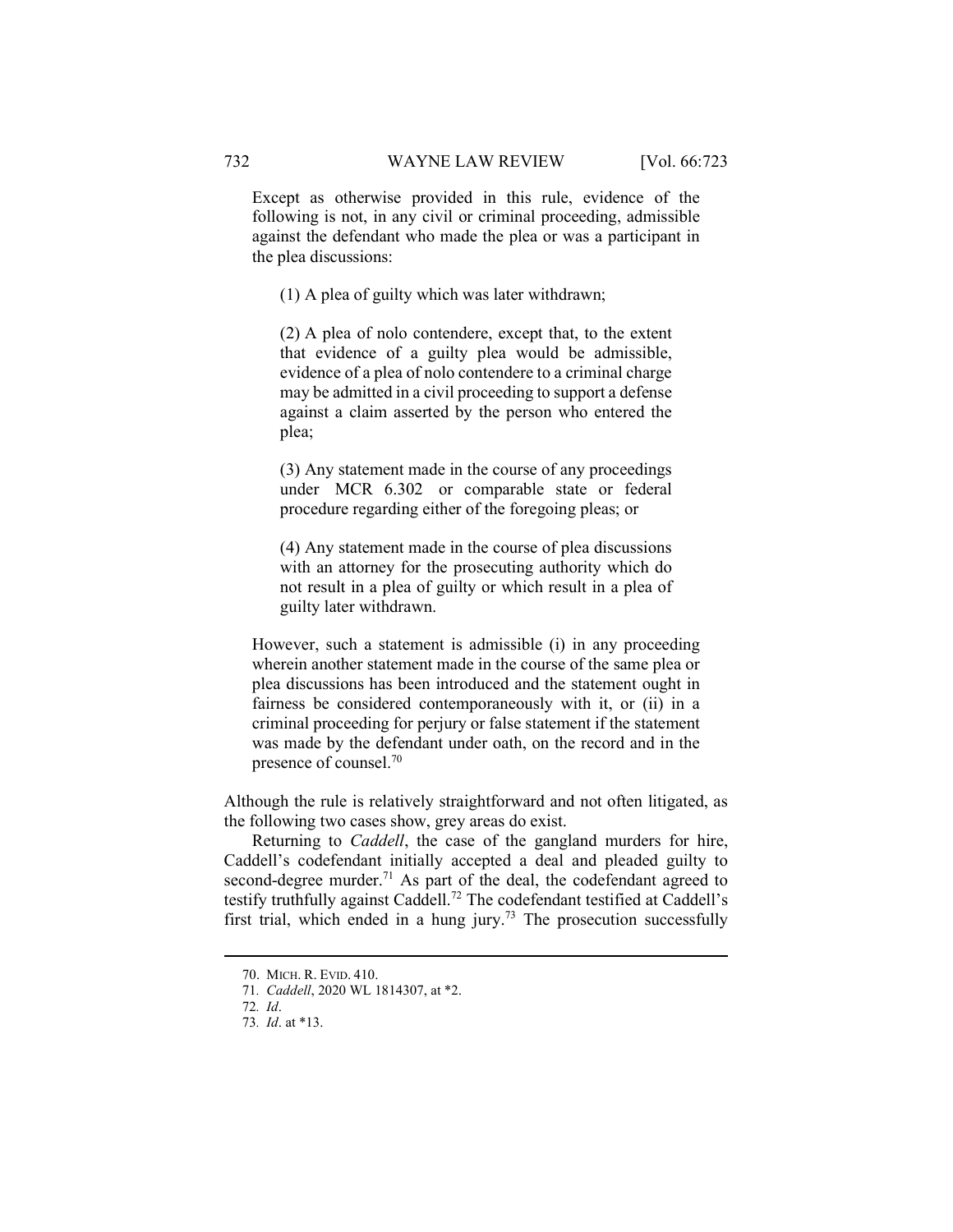moved to vacate the codefendant's plea agreement, arguing that he had not provided truthful testimony.<sup>74</sup> Caddell and the codefendant were then tried together, and the prosecution admitted evidence of the codefendant's prior plea.<sup>75</sup>

On appeal, the codefendant argued that evidence of his plea should not have been admitted under Rule 410.<sup>76</sup> The court of appeals spilled little ink in rejecting that argument. The codefendant "did not withdraw his plea," the court explained.<sup>77</sup> Instead, the trial court vacated the codefendant's plea on the prosecution's motion.<sup>78</sup> Since the rule does not apply to vacated pleas, no error occurred.<sup>79</sup> Easy peasy.

Cowhy—where the defendant admitted to sexually abusing family members but claimed he had been a juvenile—makes a second appearance as well, necessitating a further exploration of the above-referenced tortuous procedural history. After his initial plea, but before sentencing, the defendant and the prosecution stipulated that the defendant "would submit to 'a risk assessment/evaluation . . . for the purposes of sentencing."<sup>80</sup> The evaluation was performed by Leo Niffeler, a licensed social worker.<sup>81</sup> During the evaluation, the defendant admitted to sexually abusing the victims.<sup>82</sup> At sentencing, the defendant accepted responsibility for his offenses and told the trial court he would seek treatment.<sup>83</sup> But the court, apparently unmoved, dropped the hammer, sentencing the defendant to a minimum of almost nineteen years in prison.<sup>84</sup>

After the defendant moved to withdraw his pleas and the case was pending on appeal, he sued his former trial attorney for malpractice.<sup>85</sup> In his answer to the complaint, the attorney "asserted that Cowhy 'admitted the truth of the allegations made against him' to [the attorney] and that Cowhy admitted he 'had sexually molested all five of the children consistent with the victims' versions of the incidents.'"<sup>86</sup> The attorney also

79. Id.

 80. People v. Cowhy, 330 Mich. App. 452, 458, 948 N.W.2d 632, 634 (2019), appeal denied, 951 N.W.2d 902 (Mich. 2020).

<sup>74</sup>. Id. at \*15.

<sup>75</sup>. Id. at \*2, \*15.

<sup>76</sup>. Id. at \*15.

<sup>77</sup>. Id. at \*16.

<sup>78</sup>. Id.

<sup>81</sup>. Id. at 457–58, 948 N.W.2d at 634.

<sup>82</sup>. Id. at 458, 948 N.W.2d at 634.

<sup>83</sup>. Id., 948 N.W.2d at 635.

<sup>84</sup>. Id.

<sup>85</sup>. Id. at 459, 948 N.W.2d at 635. I note here, in the interest of full disclosure, that I have worked, on occasion, with Cowhy's former attorney, William Hackett. But I did not work with him on Cowhy, nor have we ever discussed the case.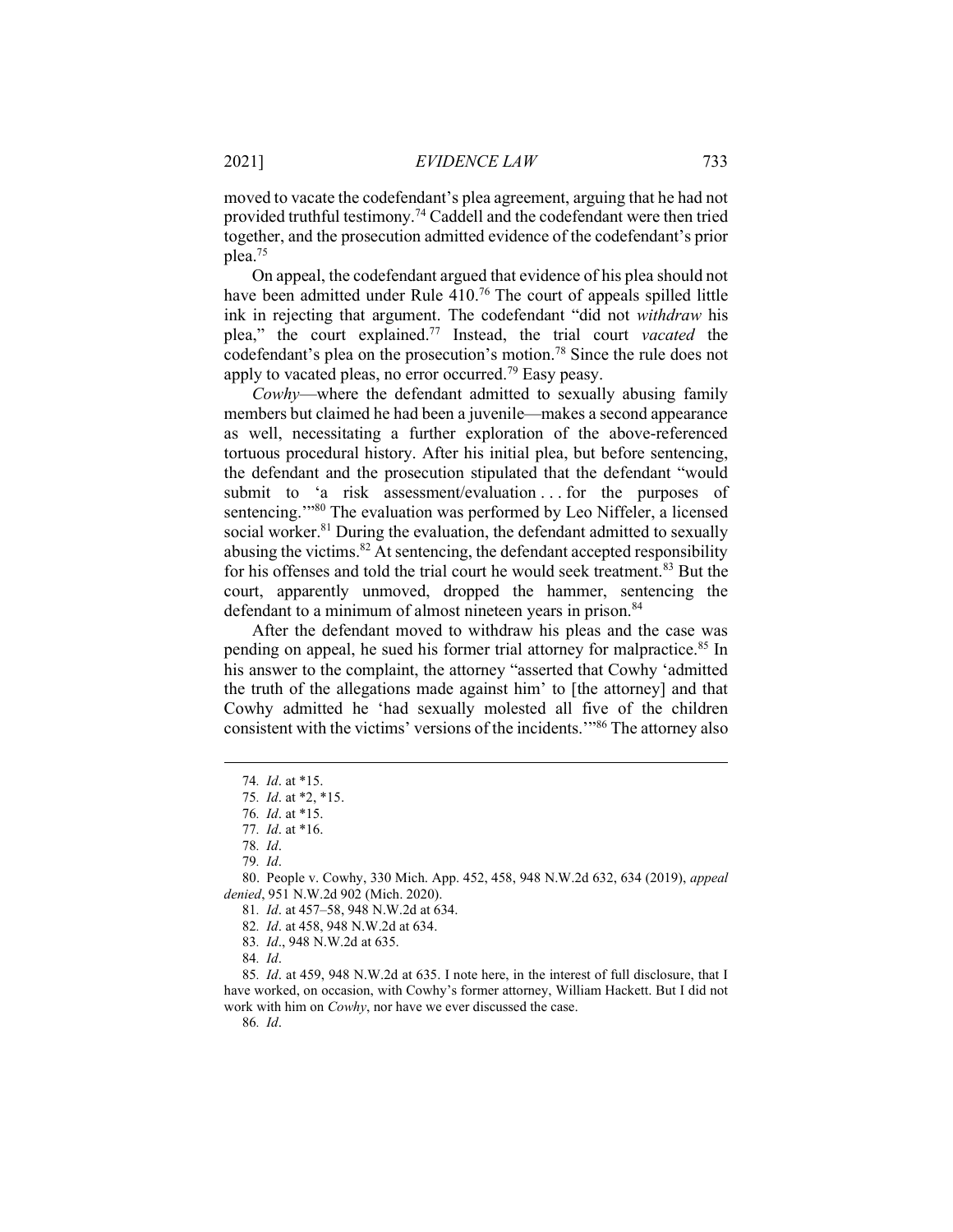said that the defendant admitted that he had continued sexually abusing the family members until he was twenty years old.<sup>87</sup>

After the defendant withdrew his plea, he moved to prevent the attorney and Niffeler from testifying at trial under Rule 410.88 The trial court granted the motion and the prosecution appealed.<sup>89</sup>

On appeal, the court of appeals sided with the prosecution.<sup>90</sup> First, the court held that the defendant's statements to Niffeler were not made in the course of plea discussions since "the plea agreement had already been entered and Cowhy had pleaded guilty pursuant to it."<sup>91</sup> Instead, the defendant's "expectation at the time he made the statements was to receive a more lenient sentence, not to receive a better plea agreement with the prosecution."<sup>92</sup> Therefore, Rule 410 did not apply.<sup>93</sup>

Rule 410, likewise, did not apply to the defendant's statements to his attorney.<sup>94</sup> The statements were made before the defendant entered the plea and were elicited to inform the attorney's advice on whether to accept the plea offer.<sup>95</sup> "Therefore," the court concluded, "the statements were not made in the course of plea negotiations with a lawyer for the prosecuting authority or at the direction of a lawyer for the prosecuting authority."<sup>96</sup>

### IV. MRE 614: INTERROGATION OF WITNESSES BY COURT

Under Rule 614(b), a trial court "may interrogate witnesses, whether called by itself or by a party."<sup>97</sup> But this right is not unbounded. In 2015, the Michigan Supreme Court issued People v. Stevens, a landmark opinion addressing judicial conduct that appears to convey bias, including the court's questioning of witnesses.<sup>98</sup> While recognizing that judicial questioning is generally appropriate, the court explained that "the central

89. Id.

93. Id. The court went on to hold, however, that Niffeler's testimony was otherwise barred by the psychologist-patient privilege. Id. at 472, 948 N.W.2d at 642.

96. Id. As with Niffeler, the court went on to hold that the attorney's testimony was otherwise barred by the attorney-client privilege. Id. at 474, 948 N.W.2d at 643.

<sup>87</sup>. Id.

<sup>88</sup>. Id. at 460, 948 N.W.2d at 636.

<sup>90</sup>. Id. at 467, 948 N.W.2d at 639.

<sup>91</sup>. Id. at 465, 948 N.W.2d at 638.

<sup>92</sup>. Id. at 466, 948 N.W.2d at 639.

<sup>94</sup>. Id. at 467, 948 N.W.2d at 639.

<sup>95</sup>. Id.

 <sup>97.</sup> MICH. R. EVID. 614(b).

 <sup>98.</sup> People v. Stevens, 498 Mich. 162, 869 N.W.2d 233 (2015).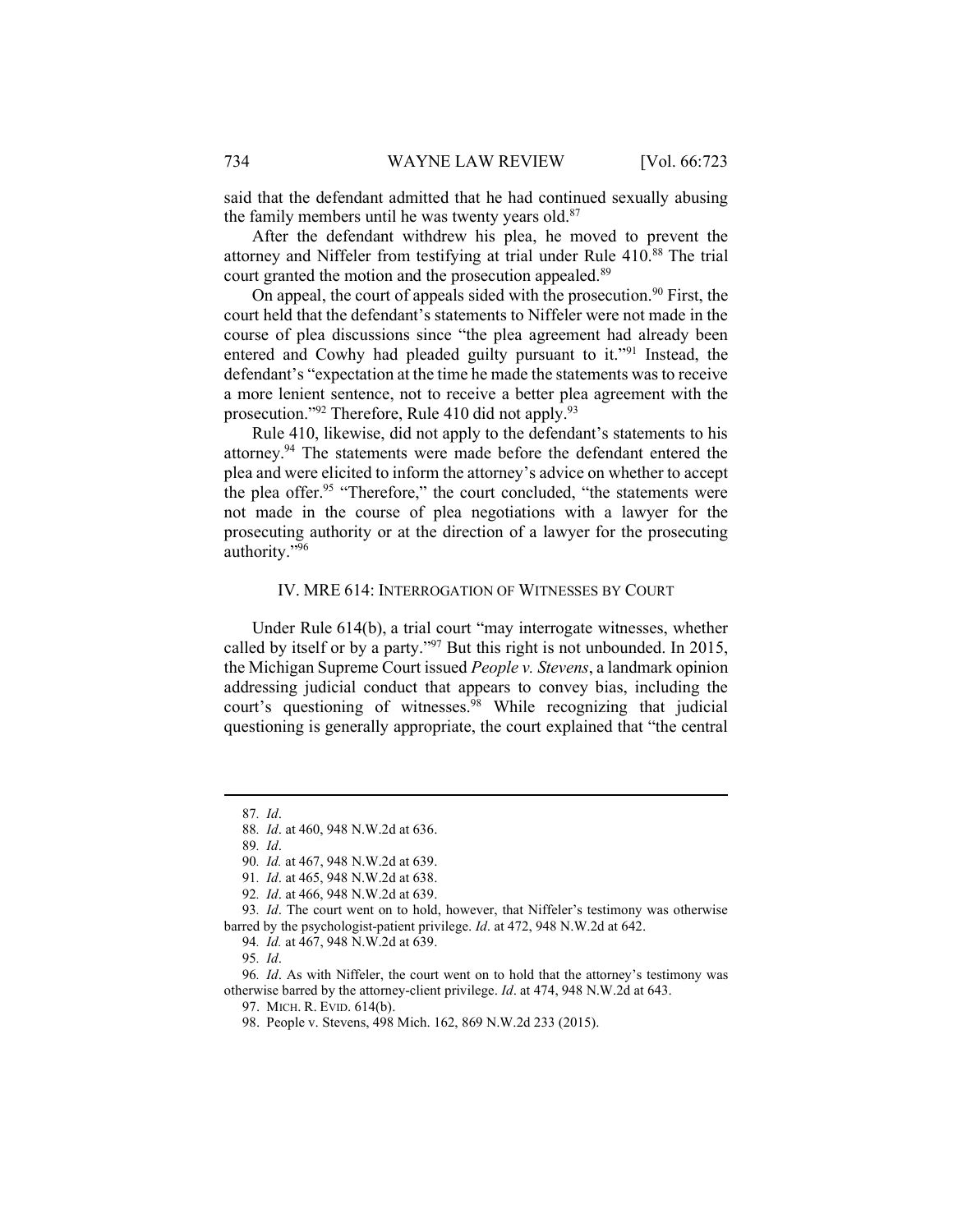object of judicial questioning should be to clarify."<sup>99</sup> So, for example, it may be appropriate for the court "to question witnesses to produce fuller and more exact testimony or elicit additional relevant information."<sup>100</sup> Trial courts must avoid, however, questioning that telegraphs disbelief of a witness.<sup>101</sup> And where the questioning crosses the line and "pierces the veil of judicial impartiality," the defendant would be deprived of his constitutional right to a fair trial.<sup>102</sup> Therefore, this would appear to be a rare situation where a violation of a rule of evidence would, in most cases, also be a constitutional violation.<sup>103</sup> Importantly, too, the court in *Stevens* held that such an error is structural, requiring automatic reversal regardless of the strength of the evidence against the defendant.<sup>104</sup>

The Stevens court gave five factors for determining whether the judge pierced the veil.<sup>105</sup> First, the nature of the conduct must be identified.<sup>106</sup> As the court explained, "Judicial misconduct may come in myriad forms, including belittling of counsel, inappropriate questioning of witnesses, providing improper strategic advice to a particular side, biased commentary in front of the jury, or a variety of other inappropriate actions."<sup>107</sup> Second, "a reviewing court should consider the tone and demeanor" of the trial court judge.<sup>108</sup> The *Stevens* court recognized that jurors are wont to follow the smallest hint of bias emanating from the judge.<sup>109</sup> Sometimes, "the very nature of the words used by the judge can exhibit hostility, bias, or incredulity."<sup>110</sup> Otherwise, that a comment drew an objection may reveal the judge's tone and demeanor.<sup>111</sup> Third, a reviewing court should assess "the scope of judicial intervention within the context of the length and complexity of the trial . . . ."<sup>112</sup> For example,

101. Id. at 174, 869 N.W.2d at 243–44.

<sup>99</sup>. Id. at 173, 869 N.W.2d at 243 (citing People v. Young, 364 Mich. 554, 558, 111 N.W.2d 870, 872 (1961); Simpson v. Burton, 328 Mich. 557, 564, 44 N.W.2d 178, 181 (1950)).

<sup>100</sup>. Id.

<sup>102</sup>. Id. at 170, 869 N.W.2d at 242 (citing People v. Wilson, 21 Mich. App. 36, 37–38, 174 N.W.2d 914, 915 (1970); People v. Bedsole, 15 Mich. App. 459, 462, 166 N.W.2d 642, 644 (1969)).

<sup>103</sup>. See infra p. 22.

<sup>104</sup>. Stevens, 498 Mich. at 178–80, 869 N.W.2d at 246–47.

<sup>105</sup>. Id. at 172–78, 869 N.W.2d at 243–46.

<sup>106</sup>. Id. at 172, 869 N.W.2d at 243.

<sup>107</sup>. Id. at 172–73, 869 N.W.2d at 243 (emphasis added).

<sup>108</sup>. Id. at 174, 869 N.W.2d at 244.

<sup>109</sup>. Id. (citing In re Parkside Hous. Project, Detroit v.Vandenbroker 290 Mich. 582, 600, 287 N.W. 571, 578 (1939)).

<sup>110</sup>. Id. at 176, 869 N.W.2d at 245 (citing People v. Cole, 349 Mich. 175, 197–200, 84 N.W.2d 711, 718–20 (1957)).

<sup>111</sup>. Id.

<sup>112</sup>. Id.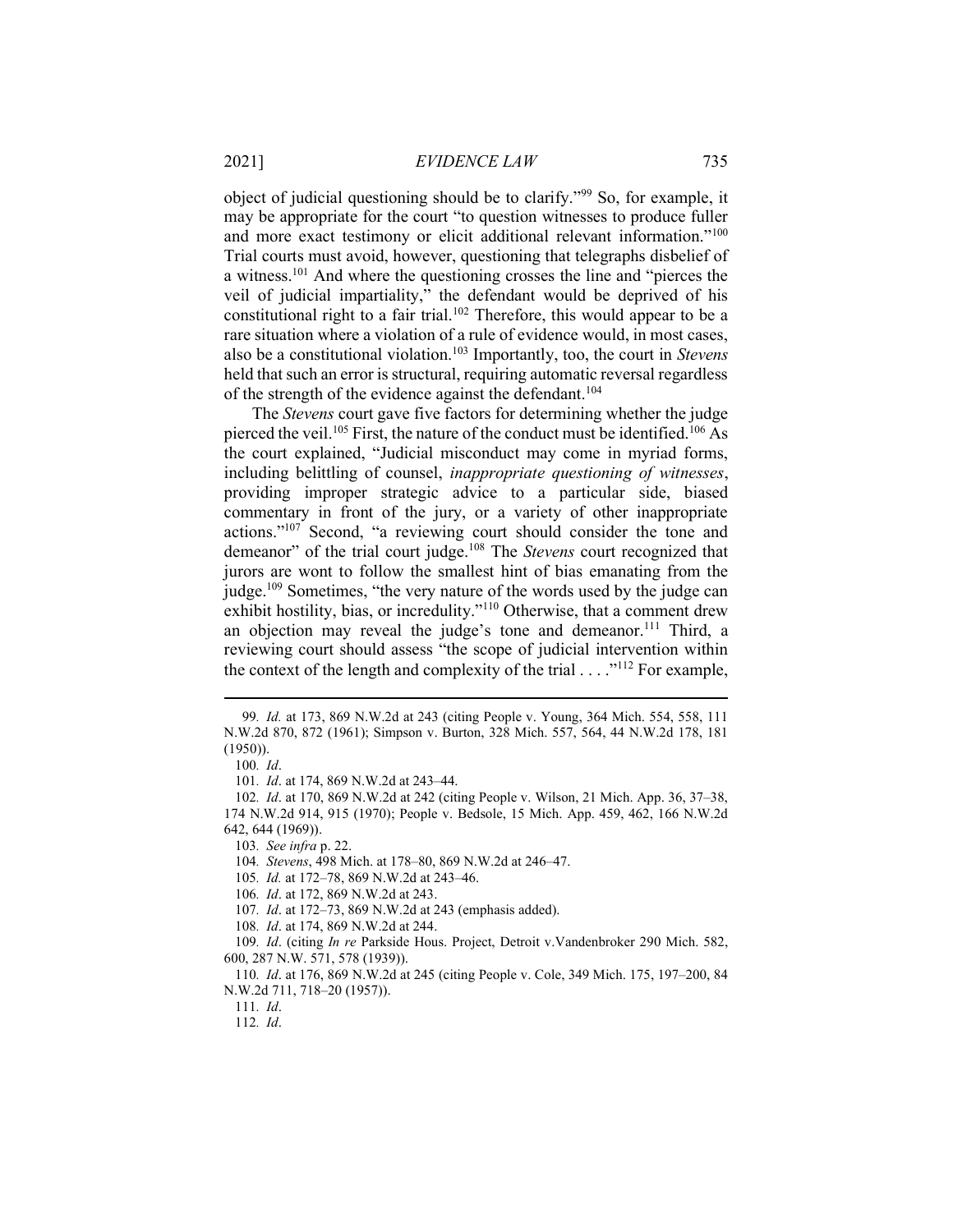in a lengthy trial that deals with complex scientific evidence, it may be appropriate for the judge to intervene more often to clarify certain points that might otherwise confuse the jurors.<sup>113</sup> Fourth, combined with the third factor, the reviewing court should determine whether the judge's conduct was aimed at one side more than the other.<sup>114</sup> A judge may display partiality when the frequency and manner of his interventions are onesided.<sup>115</sup> Fifth, a reviewing court should consider whether a curative instruction was given.<sup>116</sup> Curative instructions will reduce the effect of minor or brief instances of inappropriate conduct.<sup>117</sup> And a contemporaneous instruction is more effective than the standard instruction given at the end of the trial.<sup>118</sup> But some conduct may be so egregious that no instruction can cure it. $^{119}$ 

In Stevens, the defendant's infant son died, and the prosecution claimed that the defendant had inflicted abusive head trauma.<sup>120</sup> At trial, the defense presented an expert witness who testified that the son could have died from a short fall.<sup>121</sup> The trial court judge questioned the expert extensively, unsubtly intimating his disbelief of the witness.<sup>122</sup> Considering the five factors, the Michigan Supreme Court held that the trial court judge had pierced the veil of impartiality and that a new trial was required.<sup>123</sup>

During the Survey period, the Michigan Supreme Court addressed another case of improper judicial questioning. In People v. Swilley, the victim was killed in an apparent gang shooting, and the defendant was charged with first-degree murder and attendant crimes.<sup>124</sup> The defendant raised an alibi defense.<sup>125</sup> He claimed that, during the shooting, he had been with his sister, grandmother, and his grandmother's fiancé, Philip Taylor, at city hall.<sup>126</sup> They had been there so Taylor could transfer title to a piece of property to the defendant and his sister.<sup>127</sup> A quitclaim deed

<sup>113</sup>. Id.

<sup>114</sup>. Id. at 176–77, 869 N.W.2d at 245.

<sup>115</sup>. Id. at 177, 869 N.W.2d at 245.

<sup>116</sup>. Id.

<sup>117</sup>. Id.

<sup>118</sup>. Id.

<sup>119</sup>. Id. at 177–78, 869 N.W.2d at 245–46.

<sup>120</sup>. Id. at 165, 869 N.W.2d at 239.

<sup>121</sup>. Id. at 166, 869 N.W.2d at 239–40.

<sup>122</sup>. Id. 180–85, 869 N.W.2d at 247–49.

<sup>123</sup>. Id. at 180–91, 869 N.W.2d at 247–52.

 <sup>124.</sup> People v. Swilley, 504 Mich. 350, 356–57, 934 N.W.2d 771, 778 (2019).

<sup>125</sup>. Id. at 358, 934 N.W.2d at 779.

<sup>126</sup>. Id.

<sup>127</sup>. Id. at 360–61, 934 N.W.2d at 780.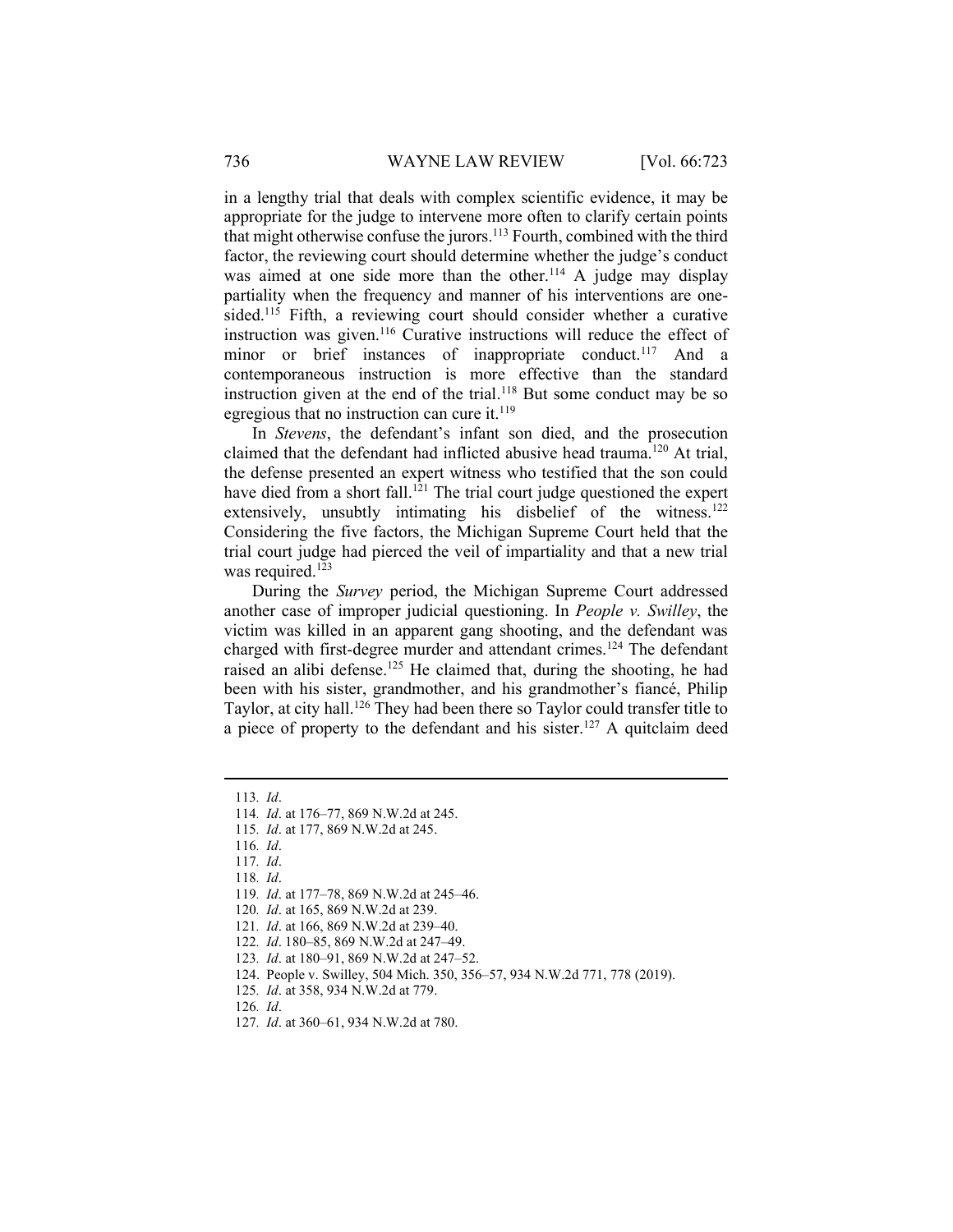memorializing the transfer—stamped the same date as the shooting—was admitted into evidence.<sup>128</sup>

At trial, the defense called Taylor as a witness.<sup>129</sup> After the parties concluded their questioning, the trial court launched into extended questioning of its own.<sup>130</sup> The court plumbed nonexistent inconsistencies and otherwise expressed incredulity at Taylor's testimony.<sup>131</sup> All along, defense counsel objected, at one point even saying that the court was being "very prosecutorial."<sup>132</sup> The court said that it was "entitled to ask questions."<sup>133</sup>

For the Michigan Supreme Court, the case presented a straightforward application of Stevens. Considering the five factors, the trial court had blatantly pierced the veil of judicial impartiality.<sup>134</sup> Accordingly, the court reversed the defendant's convictions and ordered a new trial.<sup>135</sup>

Justice Zahra concurred in the result but disagreed with the court's reasoning.<sup>136</sup> He would have avoided deciding the case on constitutional grounds and instead held that the trial court violated Rule 614(b), with that violation alone requiring a new trial.<sup>137</sup> Justice Markman concurred with Justice Zahra but also wrote separately to emphasize two points.<sup>138</sup> First, "that the goal of judicial questioning is to assist the jury in its truth-seeking function without compromising the jury's ability to independently render a verdict."<sup>139</sup> Second, Justice Markman feared that the majority opinion unnecessarily discouraged judicial questioning, which "when used appropriately, provides an indispensable aid to juries in their fundamental task of uncovering the truth  $\dots$ ."<sup>140</sup> Justice Zahra joined Justice Markman's concurrence.<sup>141</sup>

Justice Zahra's concurrence casts some doubt on the idea that a violation of Rule  $614(b)$  is synonymous with a constitutional violation.<sup>142</sup>

<sup>128</sup>. Id. at 361, 934 N.W.2d at 780.

<sup>129</sup>. Id. at 360–61, 934 N.W.2d at 780.

<sup>130</sup>. Id. at 362, 934 N.W.2d at 781.

<sup>131</sup>. Id. at 362–66, 934 N.W.2d at 781–83.

<sup>132</sup>. Id. at 364, 934 N.W.2d at 782.

<sup>133</sup>. Id. The Michigan Supreme Court also took issue with the trial court's questioning of two other witnesses, but it ultimately rested its decision on the trial court's questioning of Taylor. Id. at 392 n.17, 934 N.W.2d at 796 n.17.

<sup>134</sup>. Id. at 370–93, 934 N.W.2d at 785–97.

<sup>135</sup>. Id. at 392–93, 934 N.W.2d at 796–97.

<sup>136</sup>. Id. at 404, 934 N.W.2d at 803 (Zahra, J., concurring).

<sup>137</sup>. Id. at 404–09, 934 N.W.2d at 803–05.

<sup>138</sup>. Id. at 393 (Markman, J., concurring).

<sup>139</sup>. Id. at 393–94, 934 N.W.2d at 797.

<sup>140</sup>. Id. at 394, 934 N.W.2d at 797–98.

<sup>141</sup>. Id. at 404, 934 N.W.2d at 803.

<sup>142</sup>. Id. at 405, 934 N.W.2d at 803 (Zahra, J., concurring).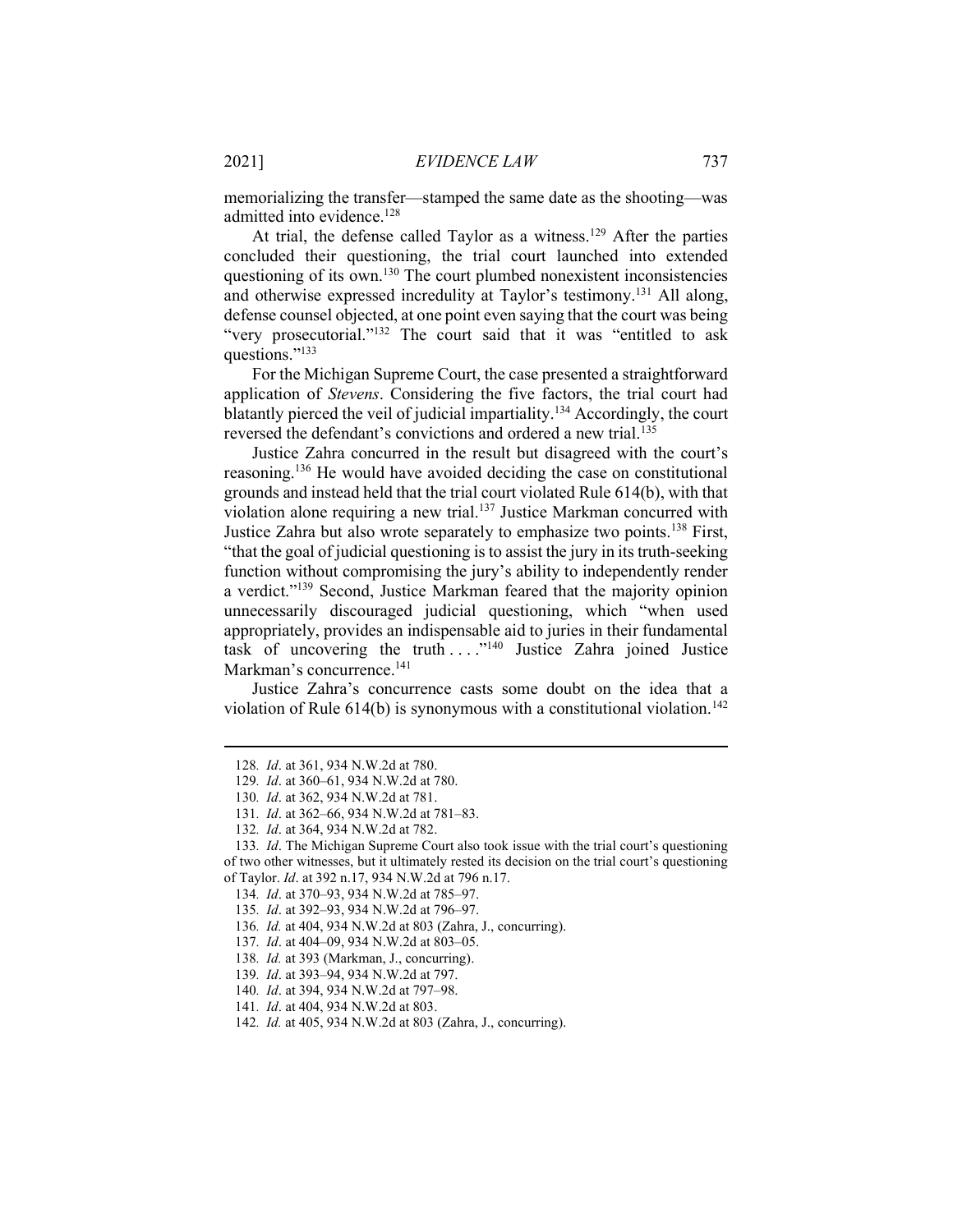But the majority did not comment on Justice Zahra's concurrence, and caution should always be exercised when trying to glean the law from concurring or dissenting opinions.

# V. MRE 701, 702, AND 704: OPINION TESTIMONY, EXPERT AND **OTHERWISE**

Rules 701, 702, and 704 of the Michigan Rules of Evidence generally limit opinion testimony by witnesses.<sup>143</sup> Still, opinion testimony will often be admissible. First, Rule 701 permits certain opinion testimony from lay witnesses:

If the witness is not testifying as an expert, the witness' testimony in the form of opinions or inferences is limited to those opinions or inferences which are (a) rationally based on the perception of the witness and (b) helpful to a clear understanding of the witness' testimony or the determination of a fact in issue.<sup>144</sup>

So, for example, without being qualified as an expert, a lay witness may be able to give her opinion on how fast a car was travelling.<sup>145</sup> Such a matter is within the ken of the average person. But lay opinion testimony cannot be based on specialized knowledge or experience that a layperson would not possess.<sup>146</sup> Such opinion testimony can only be given by an expert under Rule 702:

If the court determines that scientific, technical, or other specialized knowledge will assist the trier of fact to understand the evidence or to determine a fact in issue, a witness qualified as an expert by knowledge, skill, experience, training, or education may testify thereto in the form of an opinion or otherwise if (1) the testimony is based on sufficient facts or data, (2) the testimony is the product of reliable principles and methods, and (3) the witness

<sup>143</sup>. See MICH. RS. EVID. 701, 702, 704. See also ROBERT P. MOSTELLER ET AL., MCCORMICK ON EVIDENCE ch. 3 § 10 (8th ed. 2020) (specifying that "the law prefers that a witness testify to facts, based on personal knowledge, rather than opinions inferred from such facts").

 <sup>144.</sup> MICH. R. EVID. 701.

<sup>145</sup>. See, e.g., Mitchell v. Steward Oldford & Sons, Inc., 163 Mich. App. 622, 629–30, 415 N.W.2d 224, 227–28 (1987).

<sup>146</sup>. See People v. Petri, 279 Mich. App. 407, 416, 760 N.W.2d 882, 888, appeal denied, 482 Mich. 1186, 758 N.W.2d 562 (2008), reconsideration denied, 483 Mich. 917, 762 N.W.2d 519 (2009). See also People v. McLaughlin, 258 Mich. App. 635, 657–58; 672 N.W.2d 860, 874, (2003), appeal denied, 469 Mich. 1045, 679 N.W.2d 70 (2004).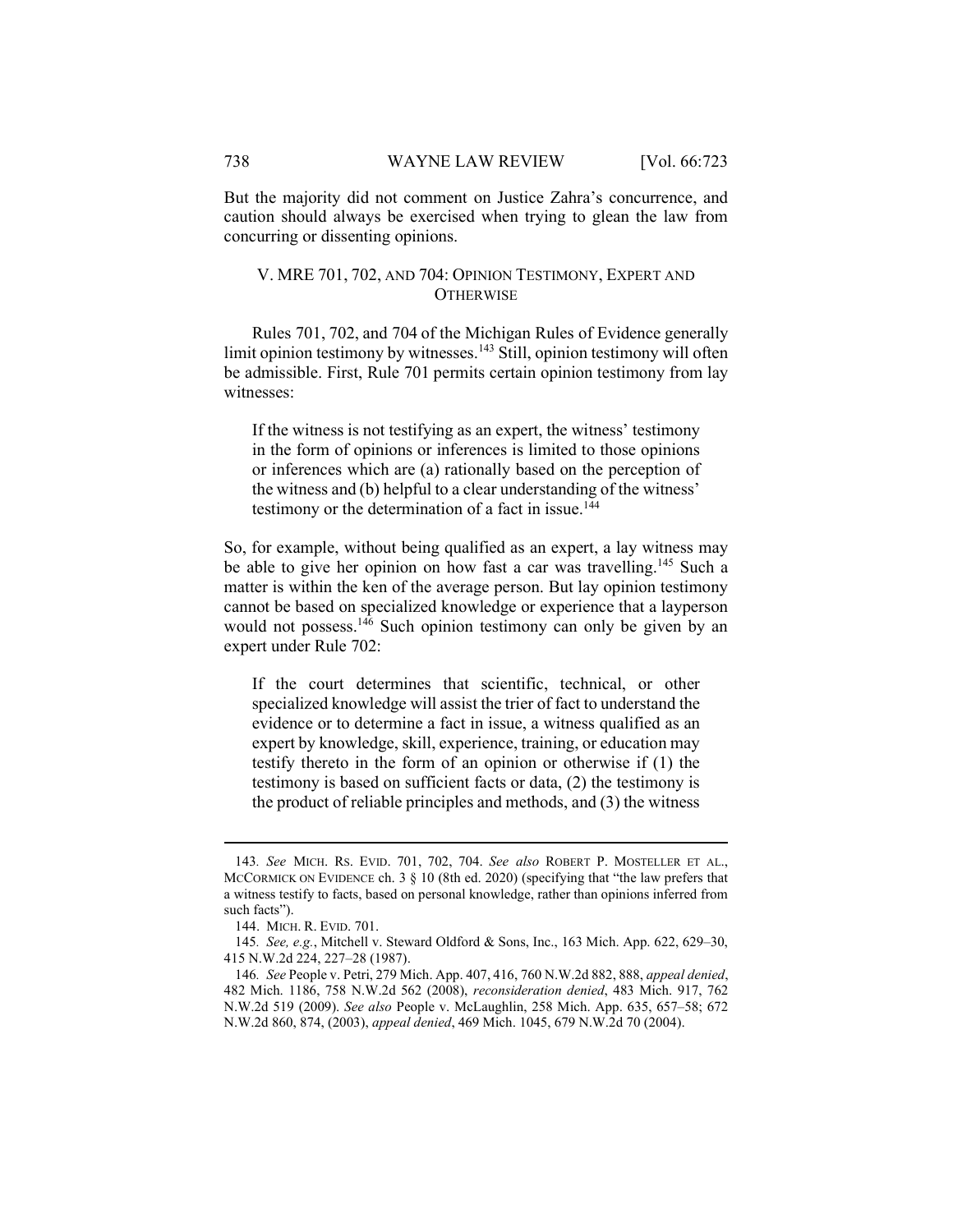has applied the principles and methods reliably to the facts of the case. $147$ 

Finally, as pertinent here, Rule 704 explicitly does not preclude opinion testimony on "ultimate issues" in a case, providing that "[t]estimony in the form of an opinion or inference otherwise admissible is not objectionable because it embraces an ultimate issue to be decided by the trier of fact."<sup>148</sup> For example, expert opinion on causation in car accident cases will commonly be admitted even though such testimony embraces the ultimate issue in the case. $149$ 

The Survey period saw some important developments on opinion testimony. In People v. Thorpe, the Michigan Supreme Court addressed the scope of expert testimony in CSC cases.<sup>150</sup> Thorpe was consolidated with People v. Harbison.<sup>151</sup> The facts and holdings in each case will be addressed in turn.

In Thorpe, the complainant accused the defendant, her mother's exboyfriend, of sexually assaulting her.<sup>152</sup> At trial, the prosecution presented an expert on "child sexual abuse and disclosure."<sup>153</sup> On cross-examination, the defense elicited testimony from the expert that children can lie and manipulate.<sup>154</sup> On redirect, the prosecution asked the expert for "the percentage of children who actually do lie" about sexual abuse.<sup>155</sup> Defense counsel objected.<sup>156</sup> The trial court overruled the objection, "concluding that defense counsel had brought up the issue of children lying on crossexamination and, thus, opened the door to the prosecutor's line of questioning on redirect." $157$  The expert went on to testify that in his experience, two to four percent of children lie about sexual abuse.<sup>158</sup> And when kids do lie, according to the expert, "they lie with a purpose."<sup>159</sup> He explained, "They are usually trying to get something positive to happen to them or escape some kind of pain . . . . "<sup>160</sup> The expert also noted two distinct instances where children often lie about being sexually abused:

152. Id. at 236–39, 934 N.W.2d at 696–98.

155. Id.

 <sup>147.</sup> MICH. R. EVID. 702.

 <sup>148.</sup> MICH. R. EVID. 704.

<sup>149</sup>. See Freed v. Salas, 286 Mich. App. 300, 338, 780 N.W.2d 844, 867 (2009).

 <sup>150.</sup> People v. Thorpe, 504 Mich. 230, 934 N.W.2d 693 (2019).

<sup>151</sup>. Id. at 235, 934 N.W.2d at 695.

<sup>153</sup>. Id. at 239, 934 N.W.2d at 698.

<sup>154</sup>. Id.

<sup>156</sup>. Id. at 240, 934 N.W.2d at 698.

<sup>157</sup>. Id.

<sup>158</sup>. Id.

<sup>159</sup>. Id.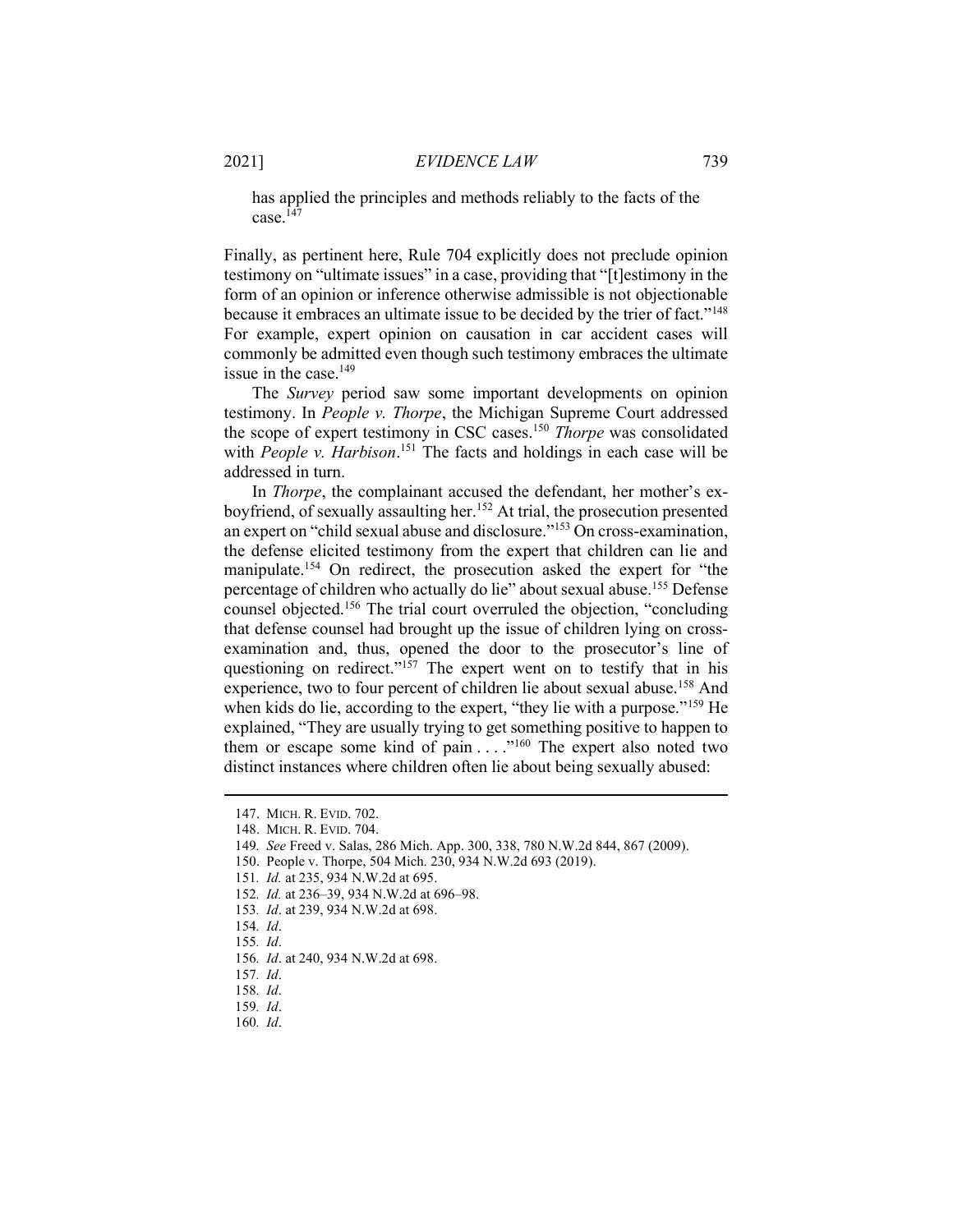(1) when there is an abused sibling and the other child wants to be a part of whatever the sibling is doing, including therapy, and (2) when there is domestic violence against the other parent and the child lies about sexual abuse in order to bring attention to that situation.<sup>161</sup>

On appeal, the defendant argued that the expert's testimony was improper.<sup>162</sup>

The Michigan Supreme Court in Thorpe first debunked the trial court's open-door rationale for admitting the expert's testimony on redirect. As the court put it, "Opening the door is one thing. But what comes through the door is another."<sup>163</sup> The court explained that rebuttal evidence must be "properly responsive to evidence introduced or a theory developed by the defendant."<sup>164</sup> Here, the court found that by eliciting mundane, uncontroversial testimony that children sometimes lie and manipulate, defense counsel had not opened the door to testimony on the percentage of children who lie about sexual abuse.<sup>165</sup> As the court explained, "[c]ounsel did not ask [the expert] about the frequency with which children lie, whether children make false allegations of sexual abuse, or whether he has had any experience with false accusations in his own practice."<sup>166</sup>

Next, addressing the substantive admissibility of percentage-ofchildren-who-lie-about-sexual-abuse testimony, the court looked to People v. Peterson,<sup>167</sup> the foundational case in Michigan addressing expert testimony in CSC cases.<sup>168</sup> In *Peterson*, the Michigan Supreme Court held that an expert had improperly vouched for the complainant's credibility by testifying "that children lie about sexual abuse at a rate of about two percent."<sup>169</sup> The testimony in *Thorpe* was "nearly identical[,]" and therefore, the trial court erred by admitting it.<sup>170</sup> Additionally, by giving "only two specific scenarios in his experience when children might lie, neither of which applie[d] in th[at] case[,]" a reasonable juror could have

<sup>161</sup>. Id.

<sup>162</sup>. Id. at 242, 934 N.W.2d at 699.

<sup>163</sup>. Id. at 253–54, 934 N.W.2d at 705–06 (quoting United States v. Winston, 447 F.2d 1236, 1240 (D.C. Cir. 1971)).

<sup>164</sup>. Id. at 254, 934 N.W.2d at 706 (quoting People v. Figgures, 451 Mich. 390, 399, 547 N.W.2d 673, 678 (1996)).

<sup>165</sup>. Id.

<sup>166</sup>. Id.

 <sup>167.</sup> People v. Peterson, 450 Mich. 349, 537 N.W.2d 847, opinion amended on denial of reh'g, 450 Mich. 1212, 548 N.W.2d 625 (1995).

<sup>168</sup>. Thorpe, 504 Mich. at 258, 934 N.W.2d at 708.

<sup>169</sup>. Id. (quoting Peterson, 450 Mich. at 375–76, 537 N.W.2d at 869).

<sup>170.</sup> *Id.* at 259–60, 934 N.W.2d at 708–09.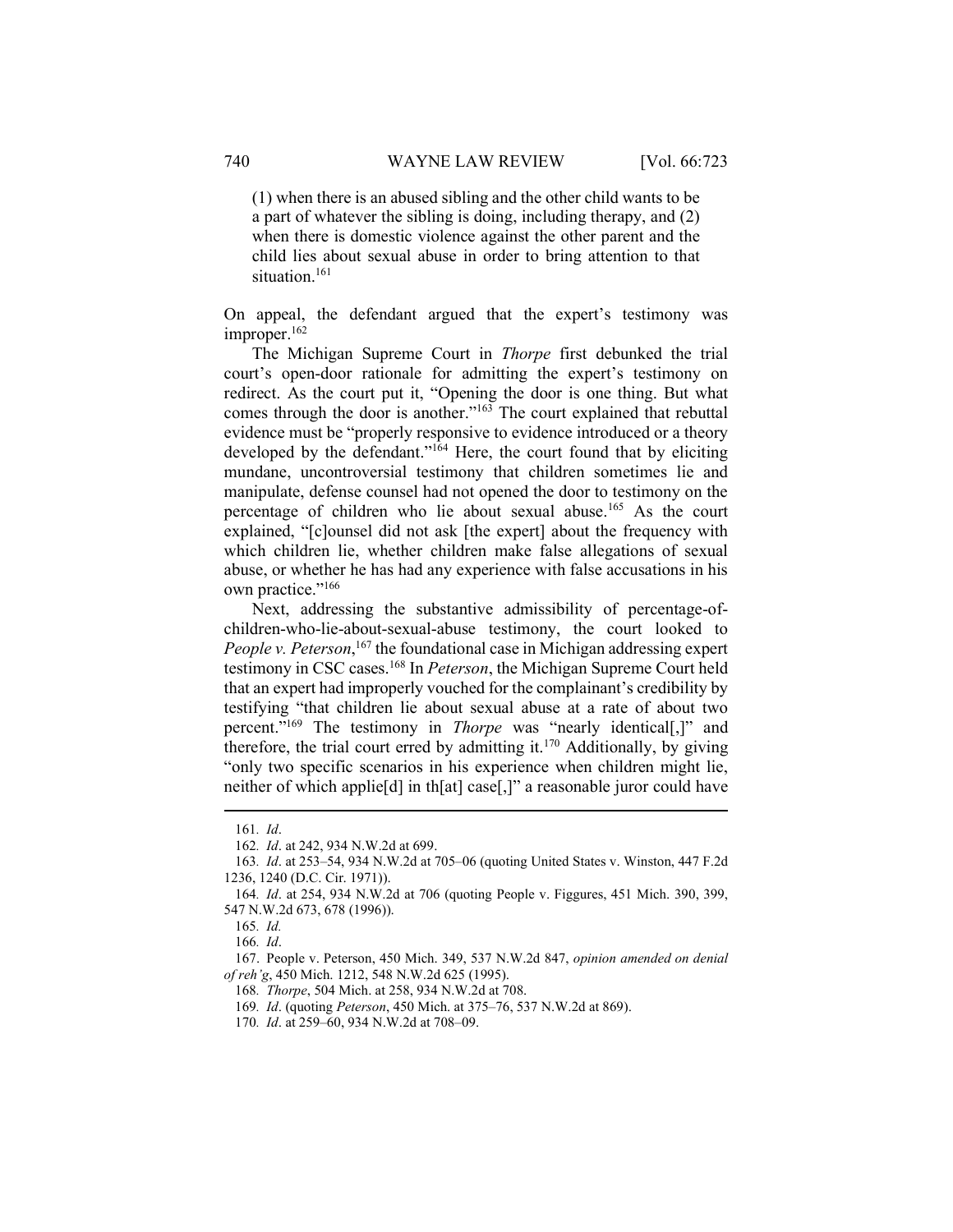concluded from the expert's testimony "that there was a zero percent chance [the complainant] had lied about sexual abuse." $17\overline{1}$  This exacerbated the vouching error.<sup>172</sup>

Although, in retrospect, the result in Thorpe seems obvious, it represents a significant shoring up of the twenty-five-year-old decision in Peterson.<sup>173</sup> As evidenced by the trial court's ruling in Thorpe, Peterson had fallen into disuse in some courts throughout the state. Thorpe refreshed it.<sup>174</sup>

In Harbison, Thorpe's companion case, the complainant alleged that the defendant, her uncle, had sexually abused her.<sup>175</sup> At trial, a pediatrician testified that she had diagnosed the complainant with "probable pediatric sexual abuse."<sup>176</sup> The pediatrician testified that her examination uncovered no physical evidence to corroborate the complainant's allegations of sexual abuse.<sup>177</sup> Instead, the pediatrician based her diagnosis on the complainant's report being "clear, consistent, detailed and descriptive."<sup>178</sup> The Michigan Supreme Court granted leave to consider the propriety of this diagnosis testimony. $179$ 

The Michigan Supreme Court looked to People v. Smith.<sup>180</sup> There, the Michigan Supreme Court (while acknowledging Rule 704) held that a physician cannot opine on whether the complainant had been sexually assaulted where the "conclusion [is] nothing more than the doctor's opinion that the victim had told the truth."<sup>181</sup> At bottom, such an opinion is a comment on the veracity of the complainant, a matter the jury is tasked with deciding.<sup>182</sup> That said, under *Smith*, a physician can opine on whether the complainant had been sexually assaulted where "the opinion is based on physical findings *and* the complainant's medical history."<sup>183</sup>

<sup>171</sup>. Id. at 259, 934 N.W.2d at 709.

<sup>172</sup>. Id. at 259–60, 934 N.W.2d at 709.

<sup>173</sup>. Peterson, 450 Mich. 349, 537 N.W.2d 847.

 <sup>174.</sup> It is also worth noting that at least three Michigan Supreme Court justices appear ready to more expansively examine the propriety of expert testimony in child sexual abuse cases. See People v. Mejia, 505 Mich. 963, 937 N.W.2d 121 (2020).

<sup>175</sup>. Thorpe, 504 Mich. at 242–43, 934 N.W.2d at 699–700.

<sup>176</sup>. Id. at 243–44, 934 N.W.2d at 700.

<sup>177</sup>. Id. at 245, 934 N.W.2d at 701.

<sup>178</sup>. Id. at 247–48, 934 N.W.2d at 702.

<sup>179</sup>. Id. at 250, 934 N.W.2d at 704.

<sup>180</sup>. See id. at 254–55, 934 N.W.2d at 706. See also People v. Smith, 425 Mich. 98, 387 N.W.2d 814 (1986).

<sup>181</sup>. Thorpe, 504 Mich. at 255, 934 N.W.2d at 706 (quoting Smith, 425 Mich. at 109, 387 N.W.2d at 818) (alteration in original).

<sup>182</sup>. Id.

<sup>183</sup>. Id. (emphasis in original).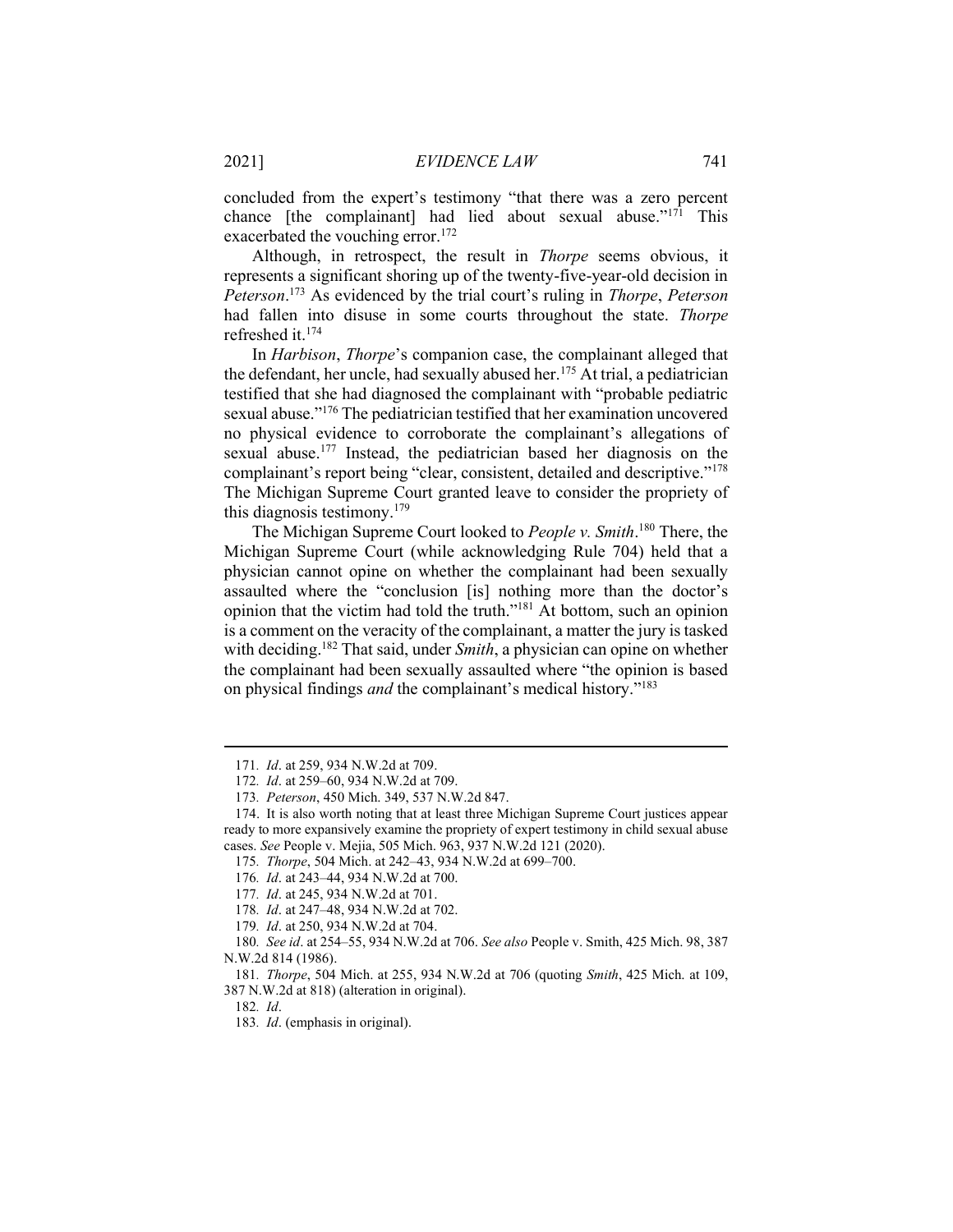The Michigan Supreme Court in Harbison held that the pediatrician's diagnosis testimony was clearly inadmissible under Smith.<sup>184</sup> The diagnosis was based on the pediatrician's opinion of the complainant's credibility without any physical findings, contra Smith.<sup>185</sup> The court disagreed with the distinction, drawn by the court of appeals, between a physician giving a definitive opinion (e.g., "I believe the complainant was sexually abused") versus a physician "diagnosing" a complainant with "probable sexual abuse."<sup>186</sup> As the Michigan Supreme Court explained, "Regardless of whether 'probable pediatric sexual abuse' is a term of art that can be used as a diagnosis with or without physical findings, we conclude that [the pediatrician's] testimony had the clear impact of improperly vouching for [the complainant's] credibility."<sup>187</sup>

Harbison was likely the most significant evidence-law decision of the Survey period. Like its companion case, Thorpe, Harbison reinforced a rule from a decades-old case that had fallen into disrepair in the trial courts. "Diagnosis" testimony, like that in *Harbison*, had been a well-traveled back door for prosecutors to vouch for complainants' credibility.<sup>188</sup> Harbison closed that door.

Then, in People v. Del Cid, the court of appeals locked that door.<sup>189</sup> In Del-Cid, the complainant, the daughter of the defendant's girlfriend, accused the defendant of sexually abusing her.<sup>190</sup> At trial, a pediatrician (in fact, the same one from Harbison) testified that she had examined the complainant and diagnosed her with "possible pediatric sexual abuse."<sup>191</sup> The pediatrician's diagnosis was not based on any physical findings, but rather, it was based on the complainant's self-reported "history."<sup>192</sup>

Relying on Harbison, the court of appeals held that the pediatrician's diagnosis testimony was improper since no physical findings supported it.<sup>193</sup> As in *Harbison*, the pediatrician's "diagnosis" was simply a comment on the complainant's credibility, and "[t]he [Michigan] Supreme Court [in Harbison] could not have been clearer that such testimony is inadmissible because it invades the jury's province to determine witness credibility."<sup>194</sup>

<sup>184</sup>. Id. at 261–62, 934 N.W.2d at 709–10.

<sup>185</sup>. Id. at 262, 934 N.W.2d at 710.

<sup>186</sup>. Id. at 264, 934 N.W.2d at 711.

<sup>187</sup>. Id.

<sup>188</sup>. See id. at 262 n.61, 934 N.W.2d at 710 n.61 (listing several Michigan Court of Appeals cases that considered "probable sexual abuse" diagnosis testimony).

 <sup>189.</sup> People v. Del Cid, 331 Mich. App. 532, 953 N.W.2d 440 (2020).

<sup>190</sup>. Id. at 534–35, 953 N.W.2d at 441–42.

<sup>191</sup>. Id. at 535, 953 N.W.2d at 442.

<sup>192</sup>. Id. at 537–38, 953 N.W.2d at 443.

<sup>193</sup>. Id. at 542, 953 N.W.2d at 445–46.

<sup>194</sup>. Id. at 547, 953 N.W.2d at 448.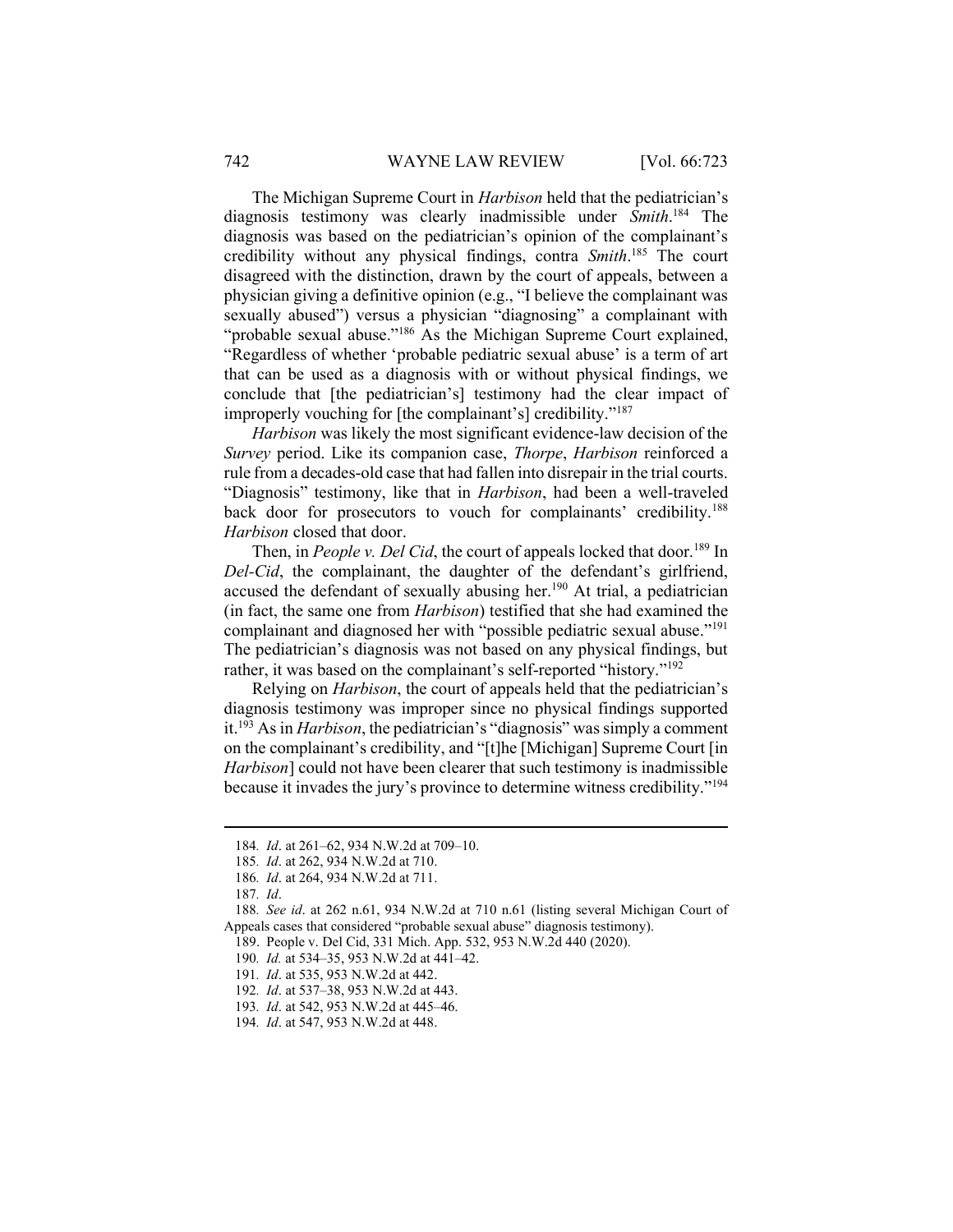The court found that the pediatrician's use of "possible" rather than "probable" was "a distinction without a meaningful difference."<sup>195</sup> The court explained:

"Possible pediatric sexual abuse" is not significantly different from "probable pediatric sexual abuse" in terms of the physician's endorsement of the accusation. In both instances, the examining physician speaks about the likelihood of abuse in the absence of any physical evidence and couches it in terms of a medical diagnosis. This necessarily leads the jury to believe that the expert witness finds the complainant's account credible.<sup>196</sup>

The court also held that a "possible sexual abuse" diagnosis would be excluded by Rule 403. "Testimony that the 'diagnosis' is merely 'possible,'" the court reasoned, "has very little probative value while, for the reasons discussed in Harbison, such testimony is highly prejudicial."<sup>197</sup>

Next, Brown—where the Michigan Court of Appeals held that photographic depictions of child sexual abuse cannot be unfairly prejudicial per se under Rule 403—makes another appearance here.<sup>198</sup> After the victim in *Brown* reported the sexual abuse, she underwent a physical examination by a sexual assault nurse examiner (SANE).<sup>199</sup> At trial, when asked about her qualifications, the nurse testified that she held an associate's degree in nursing as well as a nursing license.<sup>200</sup> She had received online training in sex assault examinations, and she had performed roughly thirty examinations.<sup>201</sup> But she had not been formally certified as a sexual assault nurse examiner because she had been unavailable to take the test.<sup>202</sup> She testified that genital injuries are not sustained in the majority of sexual assault cases.<sup>203</sup> She also testified that during her examination of the victim, the victim was "shielding herself."<sup>204</sup>

<sup>195</sup>. Id.

<sup>196</sup>. Id. at 547–48, 953 N.W.2d at 448–49.

<sup>197</sup>. Id. at 548, 953 N.W.2d at 449.

 <sup>198.</sup> People v. Brown, 326 Mich. App. 185, 926 N.W.2d 879 (2019), amended, No. 339318, 2019 WL 8165939 (Mich. Ct. App. June 18, 2019), appeal denied, 505 Mich. 870, 935 N.W.2d 326 (2019).

<sup>199</sup>. Id. at 191, 926 N.W.2d at 883.

<sup>200</sup>. Id. at 196, 926 N.W.2d at 886.

<sup>201</sup>. Id.

<sup>202</sup>. Id.

<sup>203</sup>. Id. at 197, 926 N.W.2d at 886.

<sup>204</sup>. Id.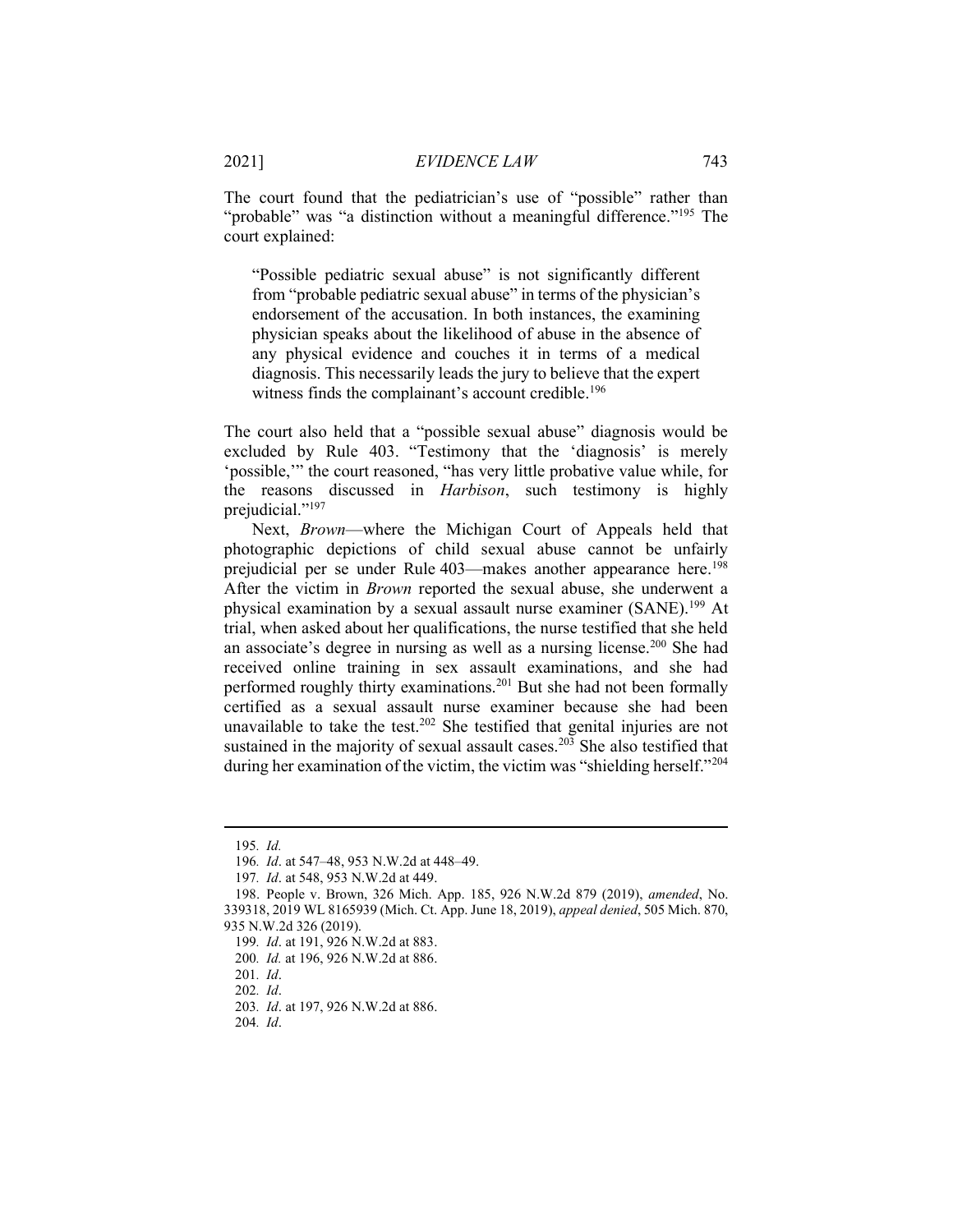On appeal, the defendant argued that the nurse's testimony had been erroneously admitted for three reasons.<sup>205</sup> First, the defendant argued that the nurse should not have been qualified as an expert because she had not yet been certified.<sup>206</sup> The court of appeals disagreed.<sup>207</sup> "MRE 702[,]" the court explained, "does not require that an expert be certified by the state in the particular area in which the expert is qualified."<sup>208</sup> Instead, the rule provides that an expert can be qualified by, among other things, training and experience.<sup>209</sup> Here, according to the court, the nurse was licensed and "[t]he fact that she had yet to receive her SANE certification [did] not render her incompetent as a medical professional."<sup>210</sup> The court added that "[t]o require some form of certification in a specific subfield of a larger profession in order to serve as an expert witness would cause not only absurd results, but mandate the creation of new certifications any time a novel or rare issue were before a trial court."<sup>211</sup>

Second, the defendant argued that the nurse's testimony on the typicality of a lack of genital injuries improperly bolstered the victim's credibility.<sup>212</sup> Again, the court of appeals disagreed, explaining that "this testimony was properly admitted because it was based on [the nurse's] specialized knowledge and assisted the jury in understanding the evidence in this case."<sup>213</sup> The court added that "[t]he lack of the appearance of injury in sexual-assault cases is not a new or novel theory."<sup>214</sup>

Third, the defendant similarly argued that the nurse's testimony on the victim shielding herself improperly enhanced her credibility.<sup>215</sup> Once more, the court of appeals disagreed.<sup>216</sup> The court reasoned that the testimony was not based on any "specialized knowledge" but rather on the nurse's perception of the victim at the time of the examination.<sup>217</sup> Accordingly, the testimony was admissible as lay opinion under Rule 701.<sup>218</sup>

209. Id.

<sup>205</sup>. Id. at 195–98, 926 N.W.2d at 885–87.

<sup>206</sup>. Id. at 196–97, 926 N.W.2d at 886.

<sup>207</sup>. Id.

<sup>208</sup>. Id. at 196, 926 N.W.2d at 886.

<sup>210</sup>. Id.

<sup>211</sup>. Id. at 196–97, 926 N.W.2d at 886. This analysis was somewhat overblown. Certainly, there will be fields where the lack of a particular certification should preclude a witness from being qualified as an expert.

<sup>212</sup>. Id. at 197, 926 N.W.2d at 886.

<sup>213</sup>. Id., 926 N.W.2d at 887.

<sup>215</sup>. Id., 926 N.W.2d at 886–87.

<sup>216</sup>. Id., 926 N.W.2d at 887.

<sup>217</sup>. Id.

<sup>218</sup>. Id. at 198, 926 N.W.2d at 887.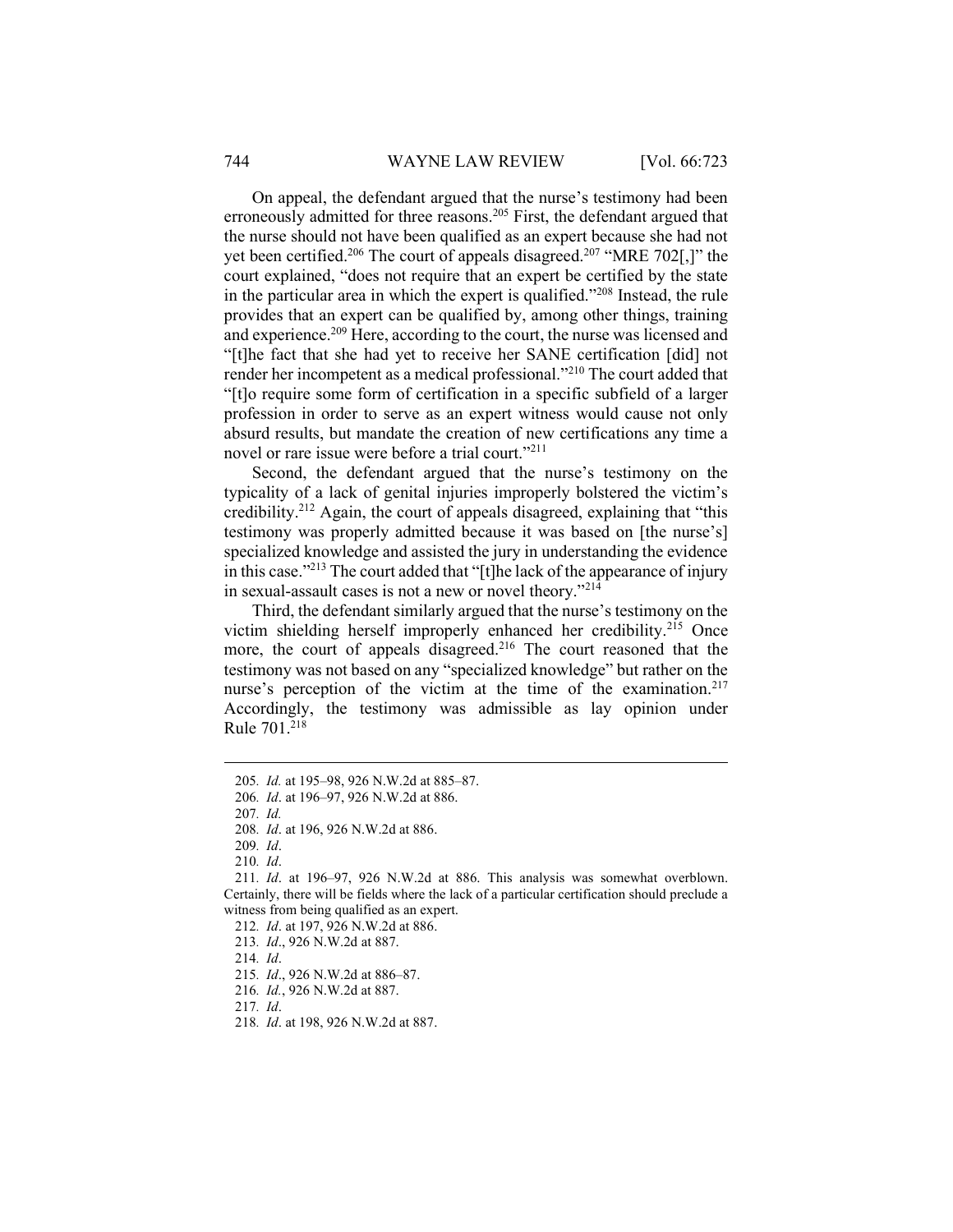Finally, in People v. Allen, the defendant assaulted his wife, leading to her hospitalization.<sup>219</sup> She did not immediately report the assault.<sup>220</sup> When she later reported it, the defendant was charged with felonious assault and assault with intent to commit great bodily harm less than murder.<sup>221</sup>

At trial, two police officers testified about crime victim behavior patterns.<sup>222</sup> The first officer gave the following explanation for why a victim may not immediately report a crime:

[V]ictims in this situation, they have a number of responses, but the two main [responses are] either fight or flight and sometimes freeze, and [that is] a little less prevalent . . . . But, it tells you that in an instance your body just does whatever it needs to survive. So to her, maybe calling the police or running away would have been her death sentence and she did not want to die that night.<sup>223</sup>

The officer also indicated that the victim's failure to report certain details of the assault was attributable to fight, flight, or freeze "memory recalls."<sup>224</sup> A second officer testified that based on his training on "interviewing victims of trauma . . . the way [the victim] presented in her statements to [him] . . . was typical of victims of crime such as this."225

On appeal, the defendant argued that his trial counsel had rendered ineffective assistance of counsel by failing to object to this testimony, which had vouched for the victim's credibility.<sup>226</sup> The Michigan Court of Appeals, though, held that the officers' testimony was properly admissible as lay opinion under Rule 701.<sup>227</sup> As the court reasoned:

[The officers'] opinions were based on their observations and training. Review of the record establishes that their testimony was rationally based on their perceptions of victims of trauma and was presumably helpful to provide the jury with a clear understanding of the victim's conduct. Additionally, their testimony was not a "technical or scientific" analysis. Rather, their understanding of

 <sup>219.</sup> People v. Allen, 331 Mich. App. 587, 953 N.W.2d 460 (2020), appeal denied, judgment vacated, 953 N.W.2d 197 (Mich. 2021).

<sup>220</sup>. Id. at 590–91, 953 N.W.2d at 464–65.

<sup>221</sup>. Id. at 591 n.2, 953 N.W.2d at 465 n.2.

<sup>222</sup>. Id. at 607–09, 953 N.W.2d at 473–74.

<sup>223</sup>. Id. at 607, 953 N.W.2d at 473.

<sup>224</sup>. Id. at 608, 953 N.W.2d at 474.

<sup>225</sup>. Id. at 609, 953 N.W.2d at 474.

<sup>226</sup>. Id. at 594, 953 N.W.2d at 466.

<sup>227</sup>. Id. at 609, 953 N.W.2d at 474.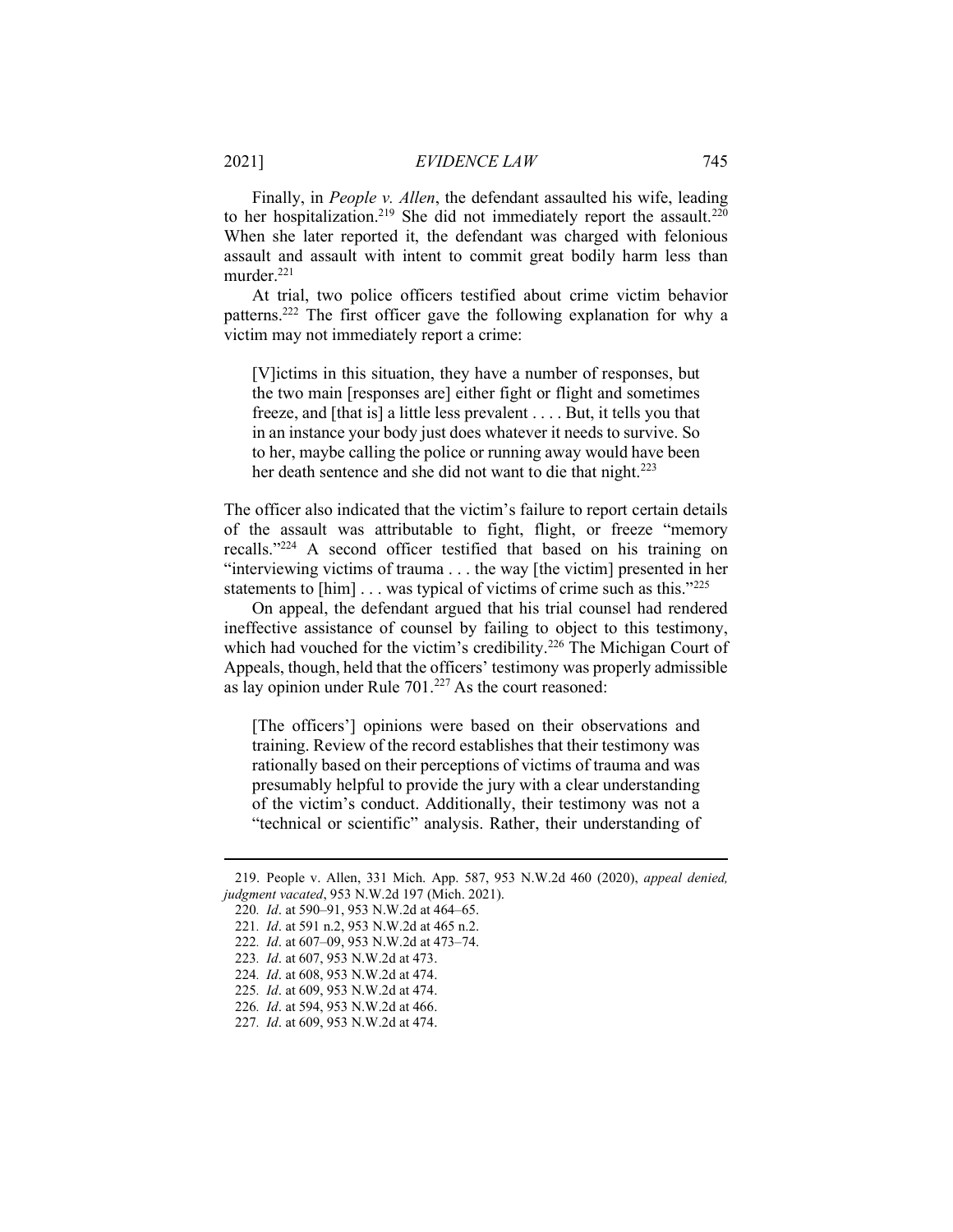trauma and crime victims was acquired through training and experience.<sup>228</sup>

Accordingly, because the testimony was admissible, trial counsel had not been ineffective for neglecting to object.<sup>229</sup>

#### VI. MRE 801 THROUGH 804: HEARSAY

What would a survey Article on evidence law be without a section on hearsay? Walk (or Zoom) into a trial in any Michigan court, and it will not be long before you hear, "Objection, hearsay!" The rules for and against hearsay are among the most litigated in our courts. Yet the Survey period was stingy with significant appellate decisions in this area.

We first return to *Caddell* (the saga of the gang hitmen) for a third time.<sup>230</sup> A witness told police that the defendant admitted to performing a previous hit, and the witness was prepared to testify at trial.<sup>231</sup> Before trial, though, the witness was apparently transported to court handcuffed to the defendant (gasp!).<sup>232</sup> Afterward, the witness refused to testify against Caddell and was held in contempt of court.<sup>233</sup> There had also been "other attempts to pressure [the witness], including: (1) visits from Caddell's relatives, (2) shooting the windows of [the witness's] home, and (3) assaults and intimidation of [the witness] in jail at the direction of Caddell and [his codefendant]."<sup>234</sup> Additionally, there were recorded jail calls from the defendant and codefendant evincing their efforts to prevent the witness

<sup>228</sup>. Id. (citations omitted).

<sup>229.</sup> Id. I have largely bitten my tongue and not expressed my views on any of the cases discussed above, but the wrongheadedness of *Allen* demands reprover. The police officers in Allen were giving their opinions based on their specialized training and experience, which the average layperson lacks. Accordingly, their testimony was within the realm of expert opinion, not lay opinion. See People v. Petri, 279 Mich. App. 407, 416, 760 N.W.2d 882, 888 (2008); People v. McLaughlin, 258 Mich. App. 635, 657–58, 672 N.W.2d 860, 874 (2003). As the court in *Brown* (discussed above) explained, a witness can be qualified as an expert based on training and experience. See People v. Brown, 326 Mich. App. 185, 926 N.W.2d 879 (2019), amended, No. 339318, 2019 WL 8165939 (Mich. Ct. App. June 18, 2019), appeal denied, 505 Mich. 870, 935 N.W.2d 326 (2019). Additionally, ordinarily, an expert cannot testify that the complainant's behavior was consistent with that of a victim because it constitutes vouching. See People v. Peterson, 450 Mich. 349, 374, 537 N.W.2d 857, 867 (1995). Therefore, the defendant's argument that the officers' testimony improperly bolstered the victim's credibility was correct. Id.

 <sup>230.</sup> People v. Caddell, No. 343750, 2020 WL 1814307 (Mich. Ct. App. Apr. 9, 2020), appeal denied sub nom. People v. William-Salmon, 951 N.W.2d 683 (Mich. 2020).

<sup>231</sup>. Id. at \*13, \*17.

<sup>232</sup>. Id. at \*17.

<sup>233</sup>. Id.

<sup>234</sup>. Id.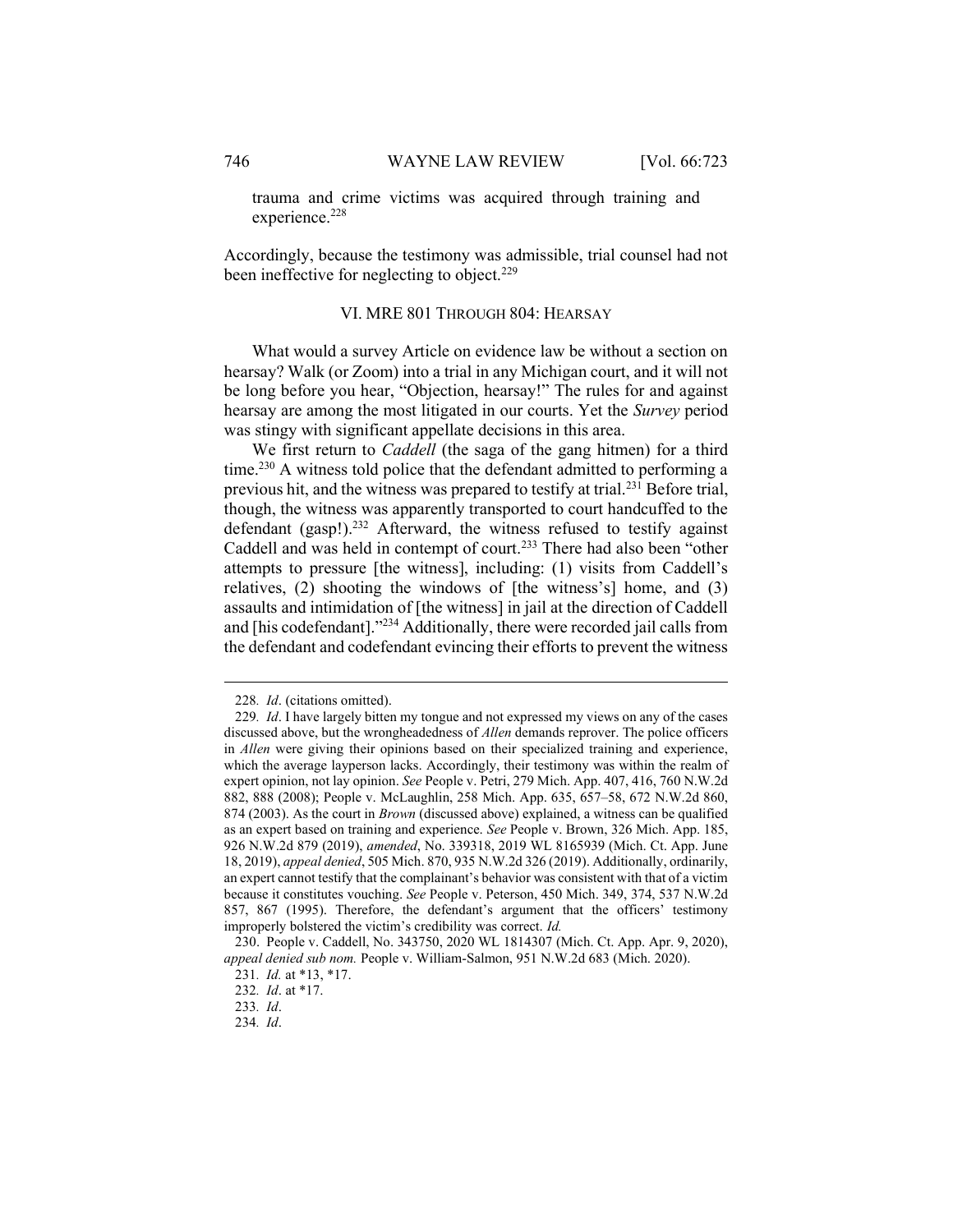from testifying.<sup>235</sup> The trial court admitted the witness's prior statements at trial.<sup>236</sup> On appeal, Caddell's codefendant argued that the prior statements were inadmissible hearsay and that his right to confrontation was violated.<sup>237</sup>

Under Rule 804(b)(6), a hearsay statement from an unavailable declarant will not be excluded where the "statement [is] offered against a party that has engaged in or encouraged wrongdoing that was intended to, and did, procure the unavailability of the declarant as a witness."<sup>238</sup> This is commonly referred to as the forfeiture-by-wrong doing rule.<sup>239</sup> This rule is also an exception to the constitutional right to confrontation.<sup>240</sup> Here, as recounted by the court of appeals, there was ample evidence that the defendant and codefendant had procured the witness's unavailability through wrongdoing, i.e., threats and intimidation.<sup>241</sup> Therefore, the court upheld the trial court's admission of the witness's prior statements.<sup>242</sup>

Clark—the murder case where the failure to tape the first half-minute of the defendant's interrogation did not violate the rule of completeness gets a revisit, too.<sup>243</sup> The defendant's girlfriend in *Clark* apparently assisted in the murder.<sup>244</sup> At trial, the defense called the girlfriend's sister.<sup>245</sup> The sister testified that the girlfriend said that she "did it[,]" but later, the girlfriend said that "the 'guy did it'" and "that she was scared of 'the guy.'"<sup>246</sup> The sister testified that the girlfriend never gave a name for "the guy."<sup>247</sup> On cross-examination, the sister testified that the girlfriend said that she was afraid of the defendant.<sup>248</sup> The prosecutor asked if the girlfriend said that it was the defendant who shot the victim.<sup>249</sup> The defense objected on hearsay grounds, which the trial court overruled.<sup>250</sup> The sister then testified that the girlfriend said that it was the "other guy" who shot the victim.<sup>251</sup>

239. Caddell, 2020 WL 1814307, at \*17.

- 242. Id. at \*18.
- 243. People v. Clark, 330 Mich. App. 392, 948 N.W.2d 604 (2019).
- 244. Id. at 399, 948 N.W.2d at 612.
- 245. Id. at 407, 948 N.W.2d at 616.
- 246. Id.
- 247. Id.
- 248. Id.
- 249. Id.
- 250. Id.
- 251. Id. at 407–08, 948 N.W.2d at 616.

<sup>235</sup>. Id.

<sup>236</sup>. Id. at \*16.

<sup>237</sup>. Id.

 <sup>238.</sup> MICH. R. EVID. 804(b)(6).

<sup>241</sup>. Id. at \*17–18.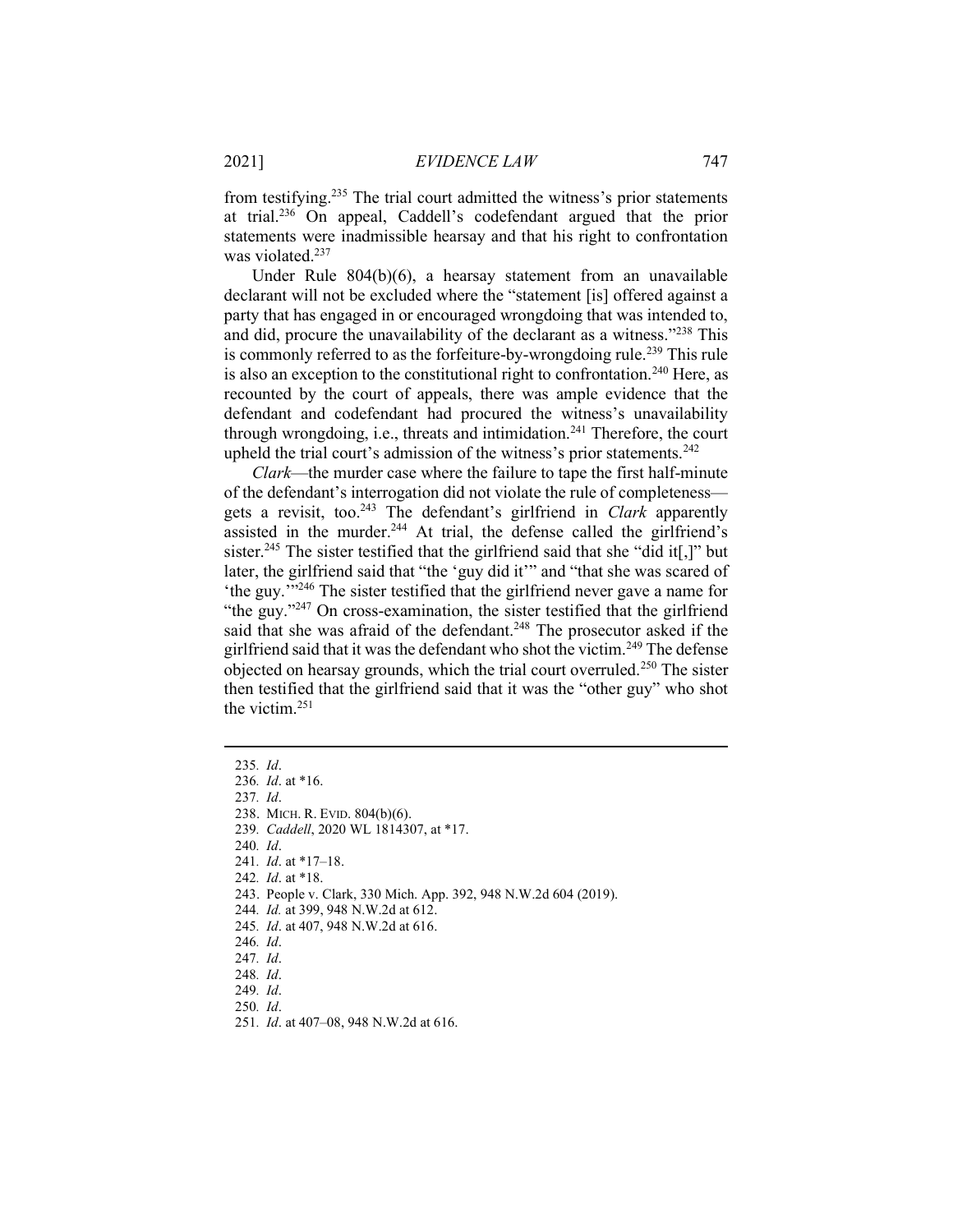#### 748 WAYNE LAW REVIEW [Vol. 66:723]

On appeal, the defense argued that the sister's testimony on crossexamination was inadmissible hearsay.<sup>252</sup> The Michigan Court of Appeals held that the statements elicited from the sister—both from the defense and the prosecutor—were inadmissible hearsay.<sup>253</sup> But because the defense's questioning created a "false impression[]" that the girlfriend implicated a "guy" other than the defendant in the murder, the prosecutor was entitled to correct that false impression through the same means.<sup>254</sup> The court cited *Grist v. Upjohn Co.*, where the court aptly stated the rule:

[I]t frequently happens that evidence which might be inadmissible under strict rules is nevertheless introduced into the case through inadvertence or otherwise, under which circumstances it is held, sometimes as a result of statutory regulation, that the adverse party is entitled to introduce evidence on the same matters lest he be prejudiced. The party who first introduces improper evidence cannot object to the admission of evidence from the adverse party relating to the same matter. However, the admission of such evidence is not a matter of absolute right, but rests in the sound discretion of the court, which will not permit a party to introduce evidence, which should not be admitted, merely because the adverse party has brought out some evidence on the same subject, where the circumstances are such that no prejudice can result from a refusal to go into the matter further.<sup>255</sup>

# Accordingly, no error occurred.<sup>256</sup>

Finally, in People v. Propp, it was "undisputed that [the] defendant killed the victim by constricting her airway."<sup>257</sup> The defendant claimed, though, that the victim accidentally died by erotic asphyxiation.<sup>258</sup> At issue in the appeal (for this Article's purposes) was testimony admitted under section 768.27b of the Michigan Compiled Laws (MCL), which provides, in pertinent part:

[I]n a criminal action in which the defendant is accused of an offense involving domestic violence or sexual assault, evidence of

<sup>252</sup>. Id. at 431, 948 N.W.2d at 628.

<sup>253</sup>. Id. at 432, 948 N.W.2d at 628–29.

<sup>254</sup>. Id.

 <sup>255.</sup> Grist v. Upjohn Co., 16 Mich. App. 452, 482, 168 N.W.2d 389, 405 (1969) (quoting 31A C.J.S. Evidence § 190, at 509–12).

<sup>256</sup>. Clark, 330 Mich. App. at 432, 948 N.W.2d at 628–29.

 <sup>257.</sup> People v. Propp, 330 Mich. App. 151, 156, 946 N.W.2d 786, 791 (2019), appeal granted, 949 N.W.2d 459 (Mich. 2020).

<sup>258</sup>. Id.